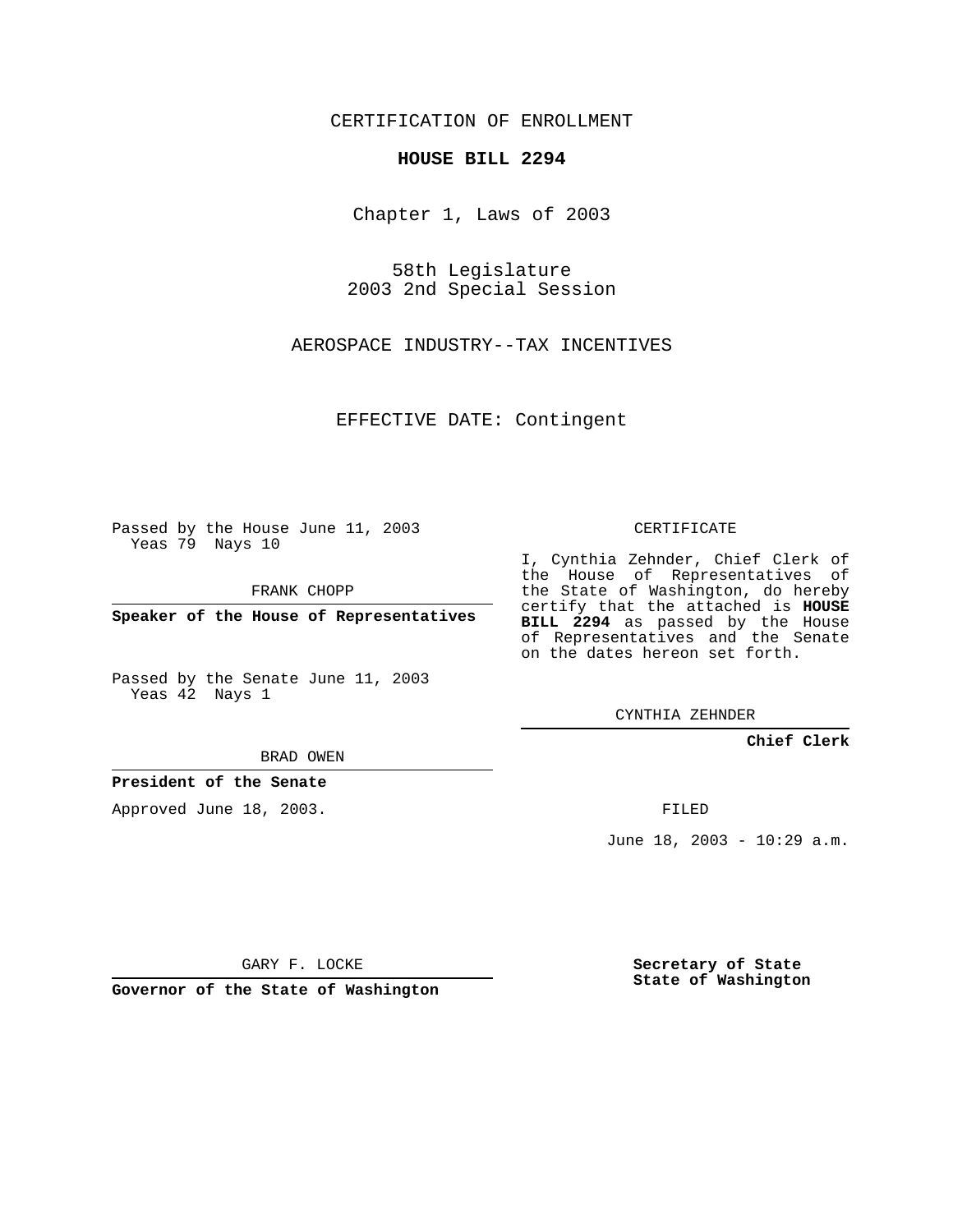## **HOUSE BILL 2294** \_\_\_\_\_\_\_\_\_\_\_\_\_\_\_\_\_\_\_\_\_\_\_\_\_\_\_\_\_\_\_\_\_\_\_\_\_\_\_\_\_\_\_\_\_

\_\_\_\_\_\_\_\_\_\_\_\_\_\_\_\_\_\_\_\_\_\_\_\_\_\_\_\_\_\_\_\_\_\_\_\_\_\_\_\_\_\_\_\_\_

Passed Legislature - 2003 2nd Special Session

**State of Washington 58th Legislature 2003 1st Special Session**

**By** Representatives Pettigrew, Priest, Morris and Hinkle; by request of Governor Locke

Read first time . Referred to .

 AN ACT Relating to retaining and attracting the aerospace industry to Washington state; amending RCW 82.04.260, 82.04.260, 82.04.270, and 82.04.440; reenacting and amending RCW 82.04.250; adding new sections to chapter 82.04 RCW; adding new sections to chapter 82.08 RCW; adding new sections to chapter 82.12 RCW; adding a new section to chapter 82.29A RCW; adding a new section to chapter 84.36 RCW; adding a new section to chapter 82.32 RCW; creating a new section; providing a contingent effective date; and providing expiration dates.

BE IT ENACTED BY THE LEGISLATURE OF THE STATE OF WASHINGTON:

 NEW SECTION. **Sec. 1.** The legislature finds that the people of the state have benefited from the presence of the aerospace industry in Washington state. The aerospace industry provides good wages and benefits for the thousands of engineers, mechanics, and support staff working directly in the industry throughout the state. The suppliers and vendors that support the aerospace industry in turn provide a range of jobs. The legislature declares that it is in the public interest to encourage the continued presence of this industry through the provision of tax incentives. The comprehensive tax incentives in this act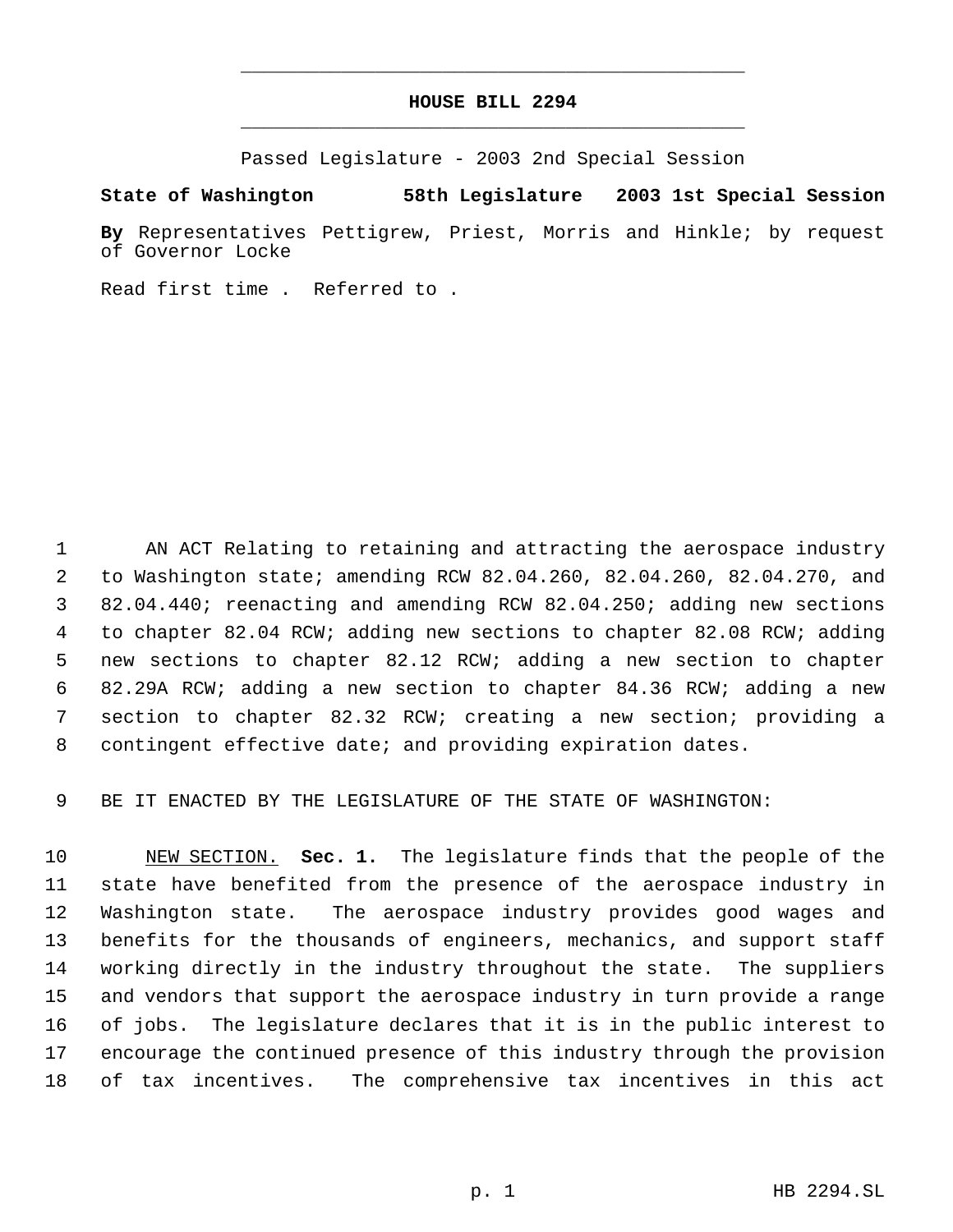address the cost of doing business in Washington state compared to locations in other states.

 **Sec. 2.** RCW 82.04.250 and 1998 c 343 s 5 and 1998 c 312 s 4 are each reenacted and amended to read as follows:

 (1) Upon every person except persons taxable under RCW 82.04.260 6 (5) or  $(13)$ , 82.04.272, or subsection (2) of this section engaging within this state in the business of making sales at retail, as to such persons, the amount of tax with respect to such business shall be equal to the gross proceeds of sales of the business, multiplied by the rate of 0.471 percent.

 (2) Upon every person engaging within this state in the business of making sales at retail that are exempt from the tax imposed under chapter 82.08 RCW by reason of RCW 82.08.0261, 82.08.0262, or 82.08.0263, except persons taxable under RCW 82.04.260(13), as to such persons, the amount of tax with respect to such business shall be equal to the gross proceeds of sales of the business, multiplied by the rate of 0.484 percent.

 **Sec. 3.** RCW 82.04.260 and 2003 c 261 (2SHB 1240) s 11 are each amended to read as follows:

 (1) Upon every person engaging within this state in the business of manufacturing:

 (a) Wheat into flour, barley into pearl barley, soybeans into soybean oil, canola into canola oil, canola meal, or canola byproducts, 24 or sunflower seeds into sunflower oil; as to such persons the amount of tax with respect to such business shall be equal to the value of the flour, pearl barley, oil, canola meal, or canola byproduct manufactured, multiplied by the rate of 0.138 percent;

 (b) Seafood products which remain in a raw, raw frozen, or raw salted state at the completion of the manufacturing by that person; as to such persons the amount of tax with respect to such business shall be equal to the value of the products manufactured, multiplied by the rate of 0.138 percent;

 (c) By canning, preserving, freezing, processing, or dehydrating fresh fruits and vegetables, or selling at wholesale fresh fruits and vegetables canned, preserved, frozen, processed, or dehydrated by the seller and sold to purchasers who transport in the ordinary course of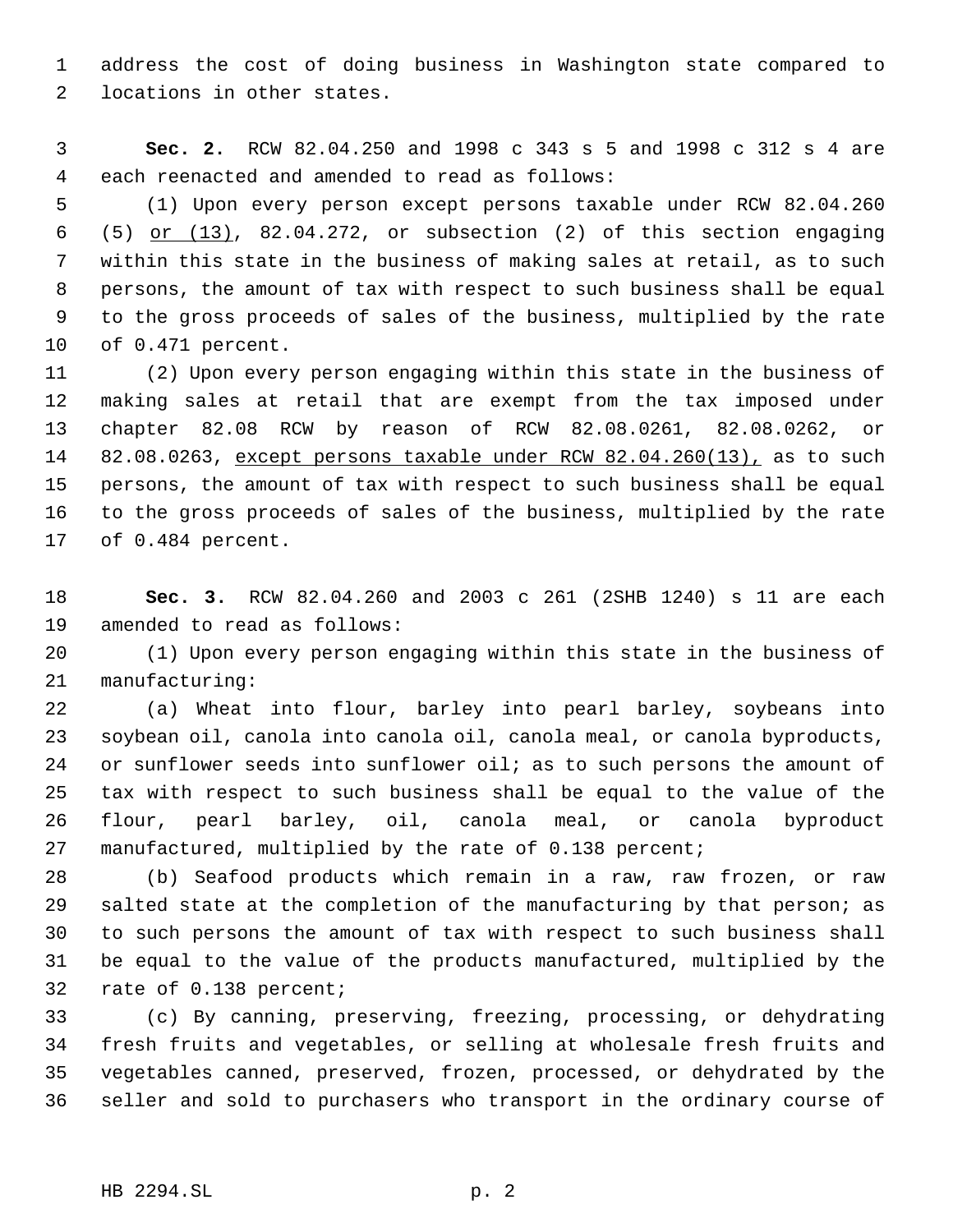business the goods out of this state; as to such persons the amount of tax with respect to such business shall be equal to the value of the products canned, preserved, frozen, processed, or dehydrated multiplied by the rate of 0.138 percent. As proof of sale to a person who transports in the ordinary course of business goods out of this state, the seller shall annually provide a statement in a form prescribed by the department and retain the statement as a business record;

 (d) Dairy products that as of September 20, 2001, are identified in 21 C.F.R., chapter 1, parts 131, 133, and 135, including byproducts from the manufacturing of the dairy products such as whey and casein; or selling the same to purchasers who transport in the ordinary course 12 of business the goods out of state; as to such persons the tax imposed shall be equal to the value of the products manufactured multiplied by the rate of 0.138 percent. As proof of sale to a person who transports in the ordinary course of business goods out of this state, the seller shall annually provide a statement in a form prescribed by the 17 department and retain the statement as a business record; and

 (e) Alcohol fuel, biodiesel fuel, or biodiesel feedstock, as those terms are defined in RCW 82.29A.135; as to such persons the amount of tax with respect to the business shall be equal to the value of alcohol fuel, biodiesel fuel, or biodiesel feedstock manufactured, multiplied by the rate of 0.138 percent. This subsection (1)(e) expires July 1, 2009.

 (2) Upon every person engaging within this state in the business of splitting or processing dried peas; as to such persons the amount of tax with respect to such business shall be equal to the value of the peas split or processed, multiplied by the rate of 0.138 percent.

 (3) Upon every nonprofit corporation and nonprofit association engaging within this state in research and development, as to such corporations and associations, the amount of tax with respect to such activities shall be equal to the gross income derived from such activities multiplied by the rate of 0.484 percent.

 (4) Upon every person engaging within this state in the business of slaughtering, breaking and/or processing perishable meat products 35 and/or selling the same at wholesale only and not at retail; as to such persons the tax imposed shall be equal to the gross proceeds derived from such sales multiplied by the rate of 0.138 percent.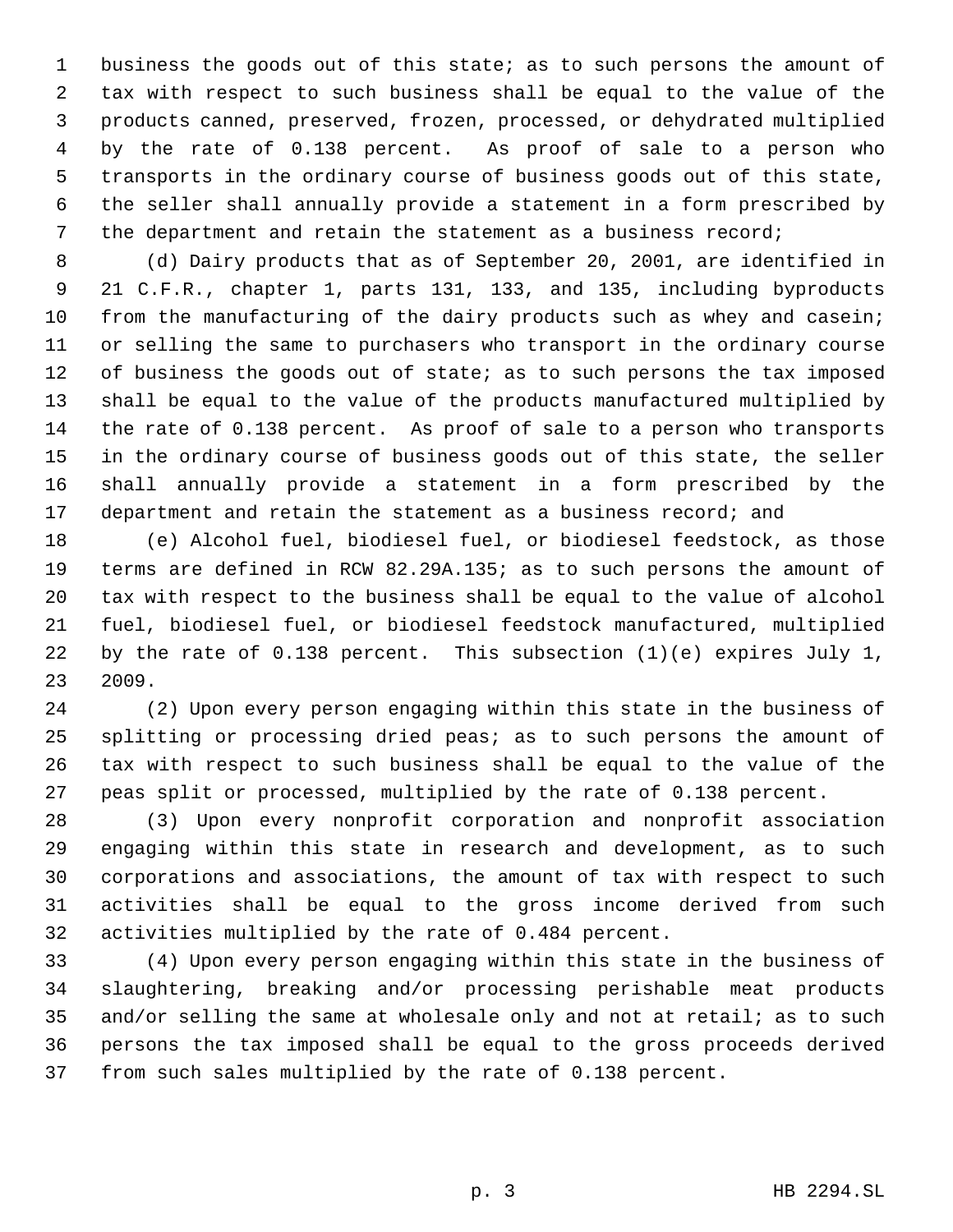(5) Upon every person engaging within this state in the business of making sales, at retail or wholesale, of nuclear fuel assemblies manufactured by that person, as to such persons the amount of tax with respect to such business shall be equal to the gross proceeds of sales of the assemblies multiplied by the rate of 0.275 percent.

 (6) Upon every person engaging within this state in the business of manufacturing nuclear fuel assemblies, as to such persons the amount of tax with respect to such business shall be equal to the value of the products manufactured multiplied by the rate of 0.275 percent.

 (7) Upon every person engaging within this state in the business of acting as a travel agent or tour operator; as to such persons the amount of the tax with respect to such activities shall be equal to the gross income derived from such activities multiplied by the rate of 0.275 percent.

 (8) Upon every person engaging within this state in business as an international steamship agent, international customs house broker, international freight forwarder, vessel and/or cargo charter broker in foreign commerce, and/or international air cargo agent; as to such persons the amount of the tax with respect to only international activities shall be equal to the gross income derived from such activities multiplied by the rate of 0.275 percent.

 (9) Upon every person engaging within this state in the business of stevedoring and associated activities pertinent to the movement of goods and commodities in waterborne interstate or foreign commerce; as to such persons the amount of tax with respect to such business shall be equal to the gross proceeds derived from such activities multiplied by the rate of 0.275 percent. Persons subject to taxation under this subsection shall be exempt from payment of taxes imposed by chapter 82.16 RCW for that portion of their business subject to taxation under this subsection. Stevedoring and associated activities pertinent to the conduct of goods and commodities in waterborne interstate or foreign commerce are defined as all activities of a labor, service or transportation nature whereby cargo may be loaded or unloaded to or from vessels or barges, passing over, onto or under a wharf, pier, or similar structure; cargo may be moved to a warehouse or similar holding or storage yard or area to await further movement in import or export or may move to a consolidation freight station and be stuffed, unstuffed, containerized, separated or otherwise segregated or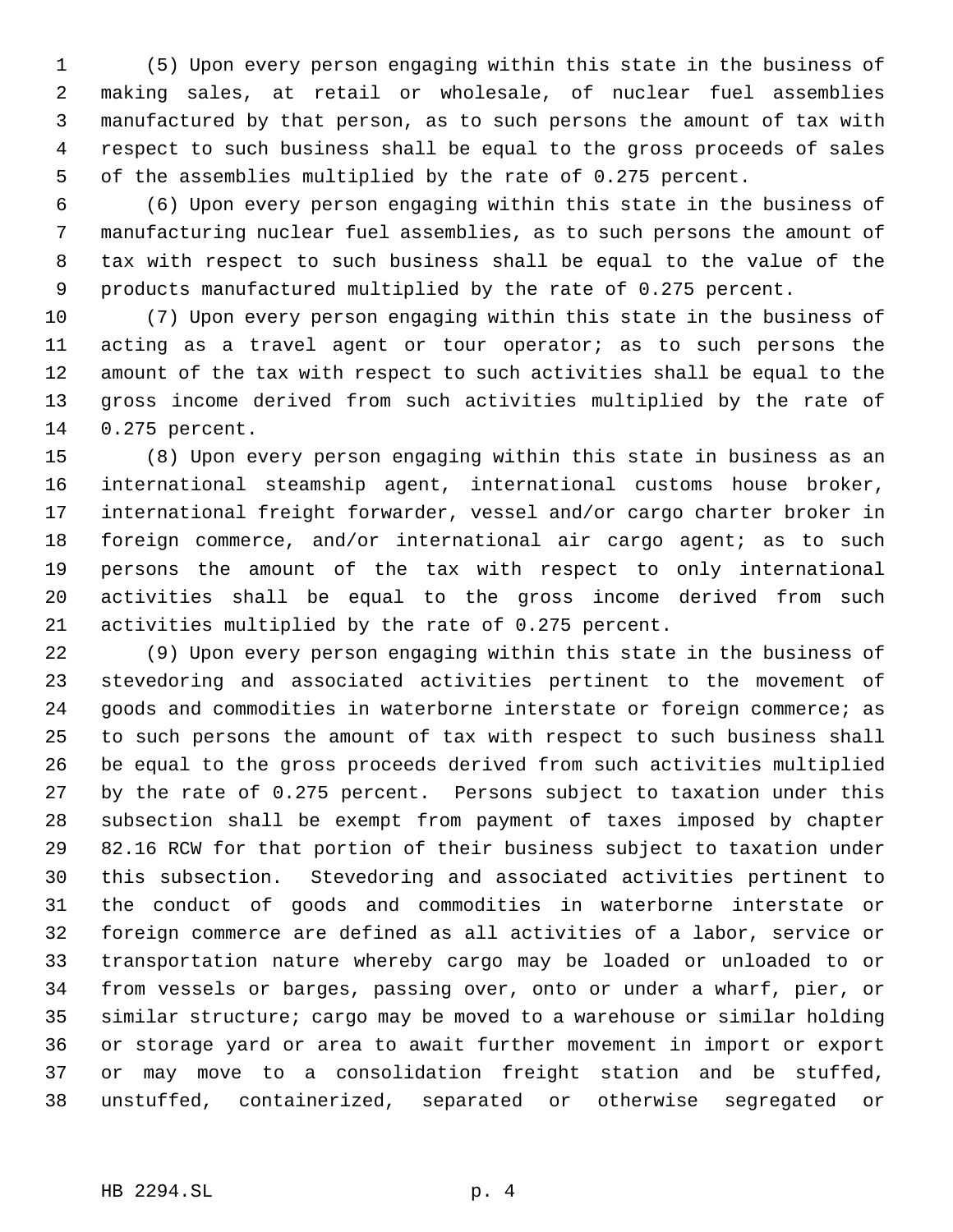aggregated for delivery or loaded on any mode of transportation for delivery to its consignee. Specific activities included in this definition are: Wharfage, handling, loading, unloading, moving of cargo to a convenient place of delivery to the consignee or a convenient place for further movement to export mode; documentation services in connection with the receipt, delivery, checking, care, custody and control of cargo required in the transfer of cargo; imported automobile handling prior to delivery to consignee; terminal stevedoring and incidental vessel services, including but not limited to plugging and unplugging refrigerator service to containers, trailers, and other refrigerated cargo receptacles, and securing ship hatch covers.

 (10) Upon every person engaging within this state in the business of disposing of low-level waste, as defined in RCW 43.145.010; as to such persons the amount of the tax with respect to such business shall be equal to the gross income of the business, excluding any fees imposed under chapter 43.200 RCW, multiplied by the rate of 3.3 percent.

 If the gross income of the taxpayer is attributable to activities both within and without this state, the gross income attributable to this state shall be determined in accordance with the methods of apportionment required under RCW 82.04.460.

 (11) Upon every person engaging within this state as an insurance agent, insurance broker, or insurance solicitor licensed under chapter 48.17 RCW; as to such persons, the amount of the tax with respect to such licensed activities shall be equal to the gross income of such business multiplied by the rate of 0.484 percent.

 (12) Upon every person engaging within this state in business as a hospital, as defined in chapter 70.41 RCW, that is operated as a nonprofit corporation or by the state or any of its political subdivisions, as to such persons, the amount of tax with respect to such activities shall be equal to the gross income of the business multiplied by the rate of 0.75 percent through June 30, 1995, and 1.5 percent thereafter. The moneys collected under this subsection shall be deposited in the health services account created under RCW 43.72.900.

 (13)(a) Beginning October 1, 2005, upon every person engaging within this state in the business of manufacturing commercial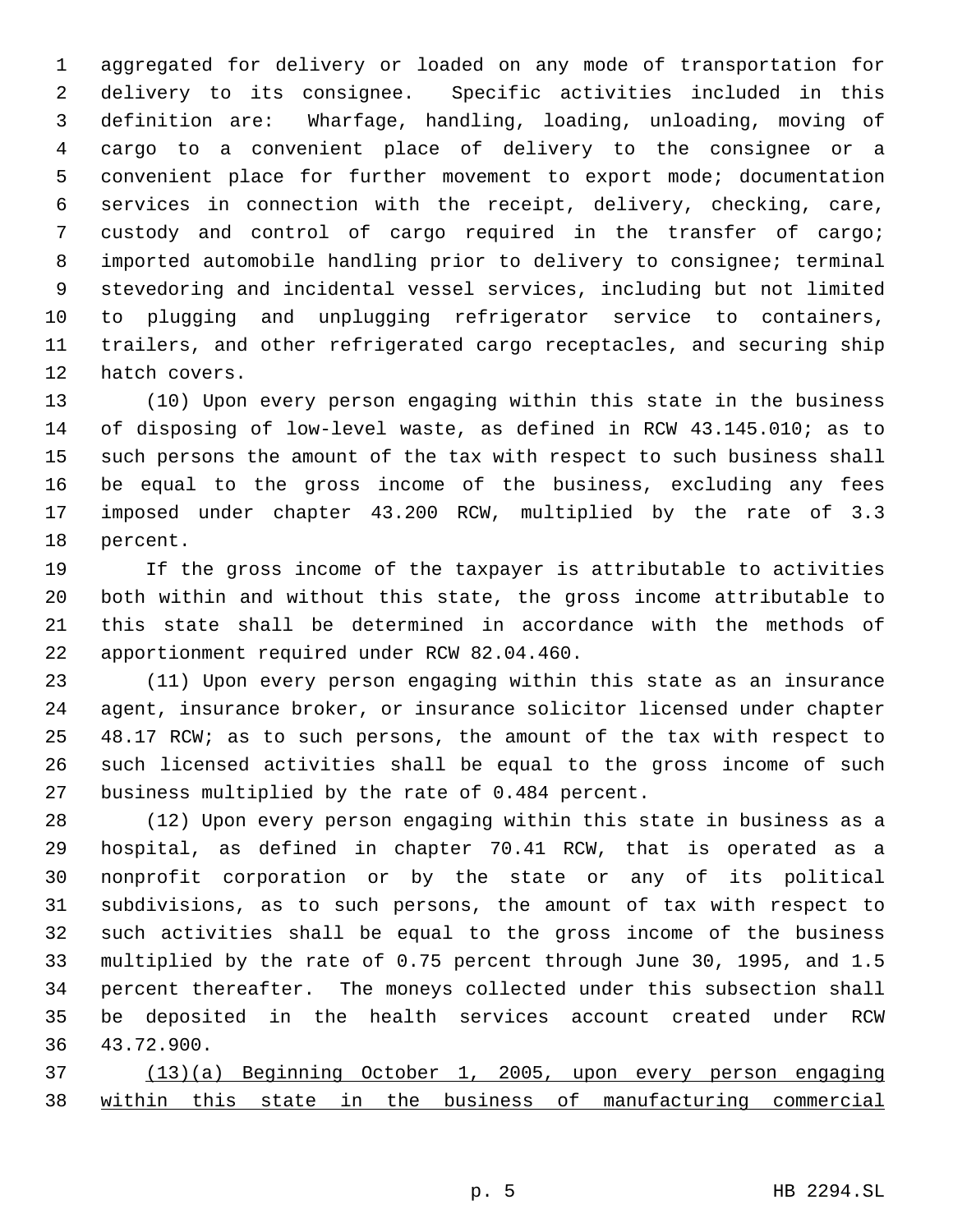airplanes, or components of such airplanes, as to such persons the amount of tax with respect to such business shall, in the case of manufacturers, be equal to the value of the product manufactured, or in the case of processors for hire, be equal to the gross income of the business, multiplied by the rate of:

 (i) 0.4235 percent from October 1, 2005, through the later of June 30, 2007, or the day preceding the date final assembly of a superefficient airplane begins in Washington state, as determined under 9 section 17 of this act; and

 (ii) 0.2904 percent beginning on the later of July 1, 2007, or the date final assembly of a superefficient airplane begins in Washington state, as determined under section 17 of this act.

 (b) Beginning October 1, 2005, upon every person engaging within this state in the business of making sales, at retail or wholesale, of 15 commercial airplanes, or components of such airplanes, manufactured by that person, as to such persons the amount of tax with respect to such business shall be equal to the gross proceeds of sales of the airplanes 18 or components multiplied by the rate of:

 (i) 0.4235 percent from October 1, 2005, through the later of June 20 30, 2007, or the day preceding the date final assembly of a superefficient airplane begins in Washington state, as determined under section 17 of this act; and

 (ii) 0.2904 percent beginning on the later of July 1, 2007, or the date final assembly of a superefficient airplane begins in Washington state, as determined under section 17 of this act.

 (c) For the purposes of this subsection (13), "commercial 27 airplane," "component," and "final assembly of a superefficient airplane" have the meanings given in section 17 of this act.

29 (d) In addition to all other requirements under this title, a person eligible for the tax rate under this subsection (13) must report as required under section 16 of this act.

 (e) This subsection (13) does not apply after the earlier of: July 33 1, 2024; or December 31, 2007, if assembly of a superefficient airplane does not begin by December 31, 2007, as determined under section 17 of this act.

 **Sec. 4.** RCW 82.04.260 and 2003 c 339 (EHB 2146) s 11 are each amended to read as follows: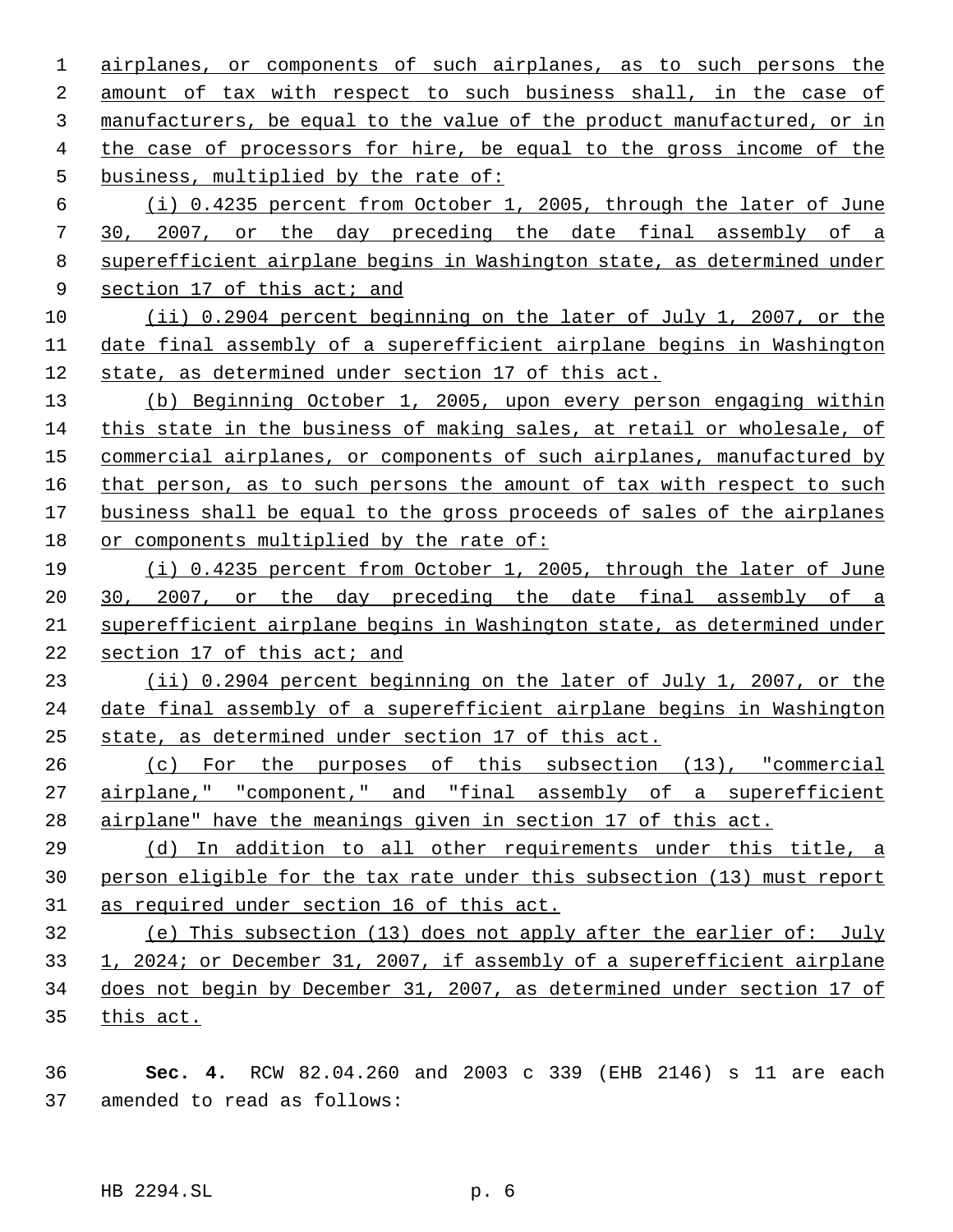(1) Upon every person engaging within this state in the business of manufacturing:

 (a) Wheat into flour, barley into pearl barley, soybeans into soybean oil, canola into canola oil, canola meal, or canola byproducts, or sunflower seeds into sunflower oil; as to such persons the amount of tax with respect to such business shall be equal to the value of the flour, pearl barley, oil, canola meal, or canola byproduct 8 manufactured, multiplied by the rate of 0.138 percent;

 (b) Seafood products which remain in a raw, raw frozen, or raw salted state at the completion of the manufacturing by that person; as to such persons the amount of tax with respect to such business shall be equal to the value of the products manufactured, multiplied by the rate of 0.138 percent;

 (c) By canning, preserving, freezing, processing, or dehydrating fresh fruits and vegetables, or selling at wholesale fresh fruits and vegetables canned, preserved, frozen, processed, or dehydrated by the seller and sold to purchasers who transport in the ordinary course of 18 business the goods out of this state; as to such persons the amount of tax with respect to such business shall be equal to the value of the products canned, preserved, frozen, processed, or dehydrated multiplied by the rate of 0.138 percent. As proof of sale to a person who transports in the ordinary course of business goods out of this state, the seller shall annually provide a statement in a form prescribed by 24 the department and retain the statement as a business record;

 (d) Dairy products that as of September 20, 2001, are identified in 21 C.F.R., chapter 1, parts 131, 133, and 135, including byproducts from the manufacturing of the dairy products such as whey and casein; or selling the same to purchasers who transport in the ordinary course of business the goods out of state; as to such persons the tax imposed shall be equal to the value of the products manufactured multiplied by the rate of 0.138 percent. As proof of sale to a person who transports in the ordinary course of business goods out of this state, the seller shall annually provide a statement in a form prescribed by the department and retain the statement as a business record; and

 (e) Alcohol fuel or wood biomass fuel, as those terms are defined in RCW 82.29A.135; as to such persons the amount of tax with respect to the business shall be equal to the value of alcohol fuel or wood biomass fuel manufactured, multiplied by the rate of 0.138 percent.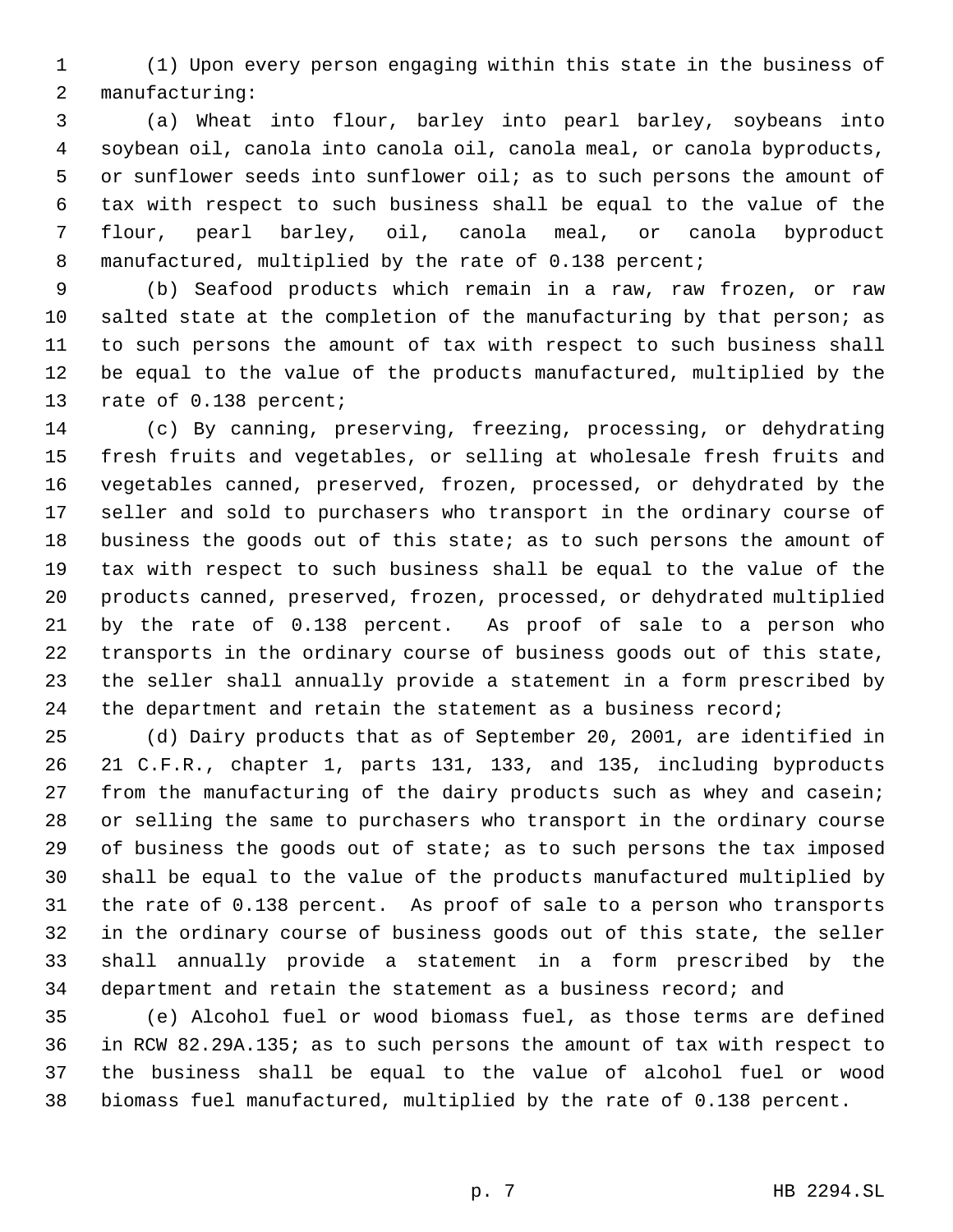(2) Upon every person engaging within this state in the business of splitting or processing dried peas; as to such persons the amount of tax with respect to such business shall be equal to the value of the peas split or processed, multiplied by the rate of 0.138 percent.

 (3) Upon every nonprofit corporation and nonprofit association engaging within this state in research and development, as to such corporations and associations, the amount of tax with respect to such activities shall be equal to the gross income derived from such activities multiplied by the rate of 0.484 percent.

 (4) Upon every person engaging within this state in the business of slaughtering, breaking and/or processing perishable meat products 12 and/or selling the same at wholesale only and not at retail; as to such persons the tax imposed shall be equal to the gross proceeds derived from such sales multiplied by the rate of 0.138 percent.

 (5) Upon every person engaging within this state in the business of making sales, at retail or wholesale, of nuclear fuel assemblies manufactured by that person, as to such persons the amount of tax with respect to such business shall be equal to the gross proceeds of sales of the assemblies multiplied by the rate of 0.275 percent.

 (6) Upon every person engaging within this state in the business of manufacturing nuclear fuel assemblies, as to such persons the amount of tax with respect to such business shall be equal to the value of the products manufactured multiplied by the rate of 0.275 percent.

 (7) Upon every person engaging within this state in the business of acting as a travel agent or tour operator; as to such persons the amount of the tax with respect to such activities shall be equal to the gross income derived from such activities multiplied by the rate of 0.275 percent.

 (8) Upon every person engaging within this state in business as an international steamship agent, international customs house broker, international freight forwarder, vessel and/or cargo charter broker in foreign commerce, and/or international air cargo agent; as to such persons the amount of the tax with respect to only international activities shall be equal to the gross income derived from such activities multiplied by the rate of 0.275 percent.

 (9) Upon every person engaging within this state in the business of stevedoring and associated activities pertinent to the movement of goods and commodities in waterborne interstate or foreign commerce; as

## HB 2294.SL p. 8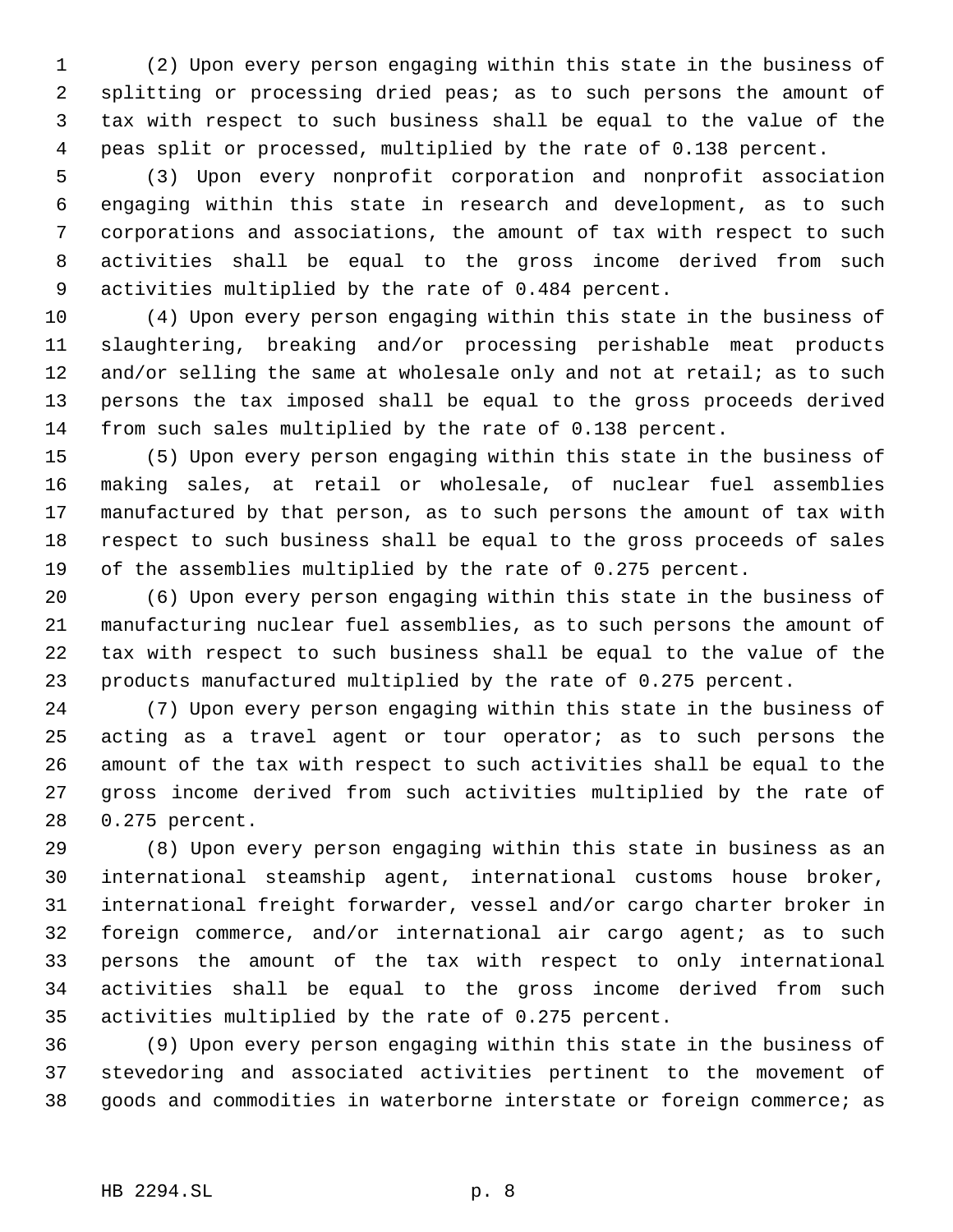to such persons the amount of tax with respect to such business shall be equal to the gross proceeds derived from such activities multiplied by the rate of 0.275 percent. Persons subject to taxation under this subsection shall be exempt from payment of taxes imposed by chapter 82.16 RCW for that portion of their business subject to taxation under this subsection. Stevedoring and associated activities pertinent to the conduct of goods and commodities in waterborne interstate or foreign commerce are defined as all activities of a labor, service or transportation nature whereby cargo may be loaded or unloaded to or from vessels or barges, passing over, onto or under a wharf, pier, or similar structure; cargo may be moved to a warehouse or similar holding or storage yard or area to await further movement in import or export or may move to a consolidation freight station and be stuffed, unstuffed, containerized, separated or otherwise segregated or aggregated for delivery or loaded on any mode of transportation for delivery to its consignee. Specific activities included in this definition are: Wharfage, handling, loading, unloading, moving of cargo to a convenient place of delivery to the consignee or a convenient place for further movement to export mode; documentation services in connection with the receipt, delivery, checking, care, custody and control of cargo required in the transfer of cargo; imported automobile handling prior to delivery to consignee; terminal stevedoring and incidental vessel services, including but not limited to plugging and unplugging refrigerator service to containers, trailers, and other refrigerated cargo receptacles, and securing ship hatch covers.

 (10) Upon every person engaging within this state in the business of disposing of low-level waste, as defined in RCW 43.145.010; as to such persons the amount of the tax with respect to such business shall be equal to the gross income of the business, excluding any fees imposed under chapter 43.200 RCW, multiplied by the rate of 3.3 percent.

 If the gross income of the taxpayer is attributable to activities both within and without this state, the gross income attributable to this state shall be determined in accordance with the methods of apportionment required under RCW 82.04.460.

 (11) Upon every person engaging within this state as an insurance agent, insurance broker, or insurance solicitor licensed under chapter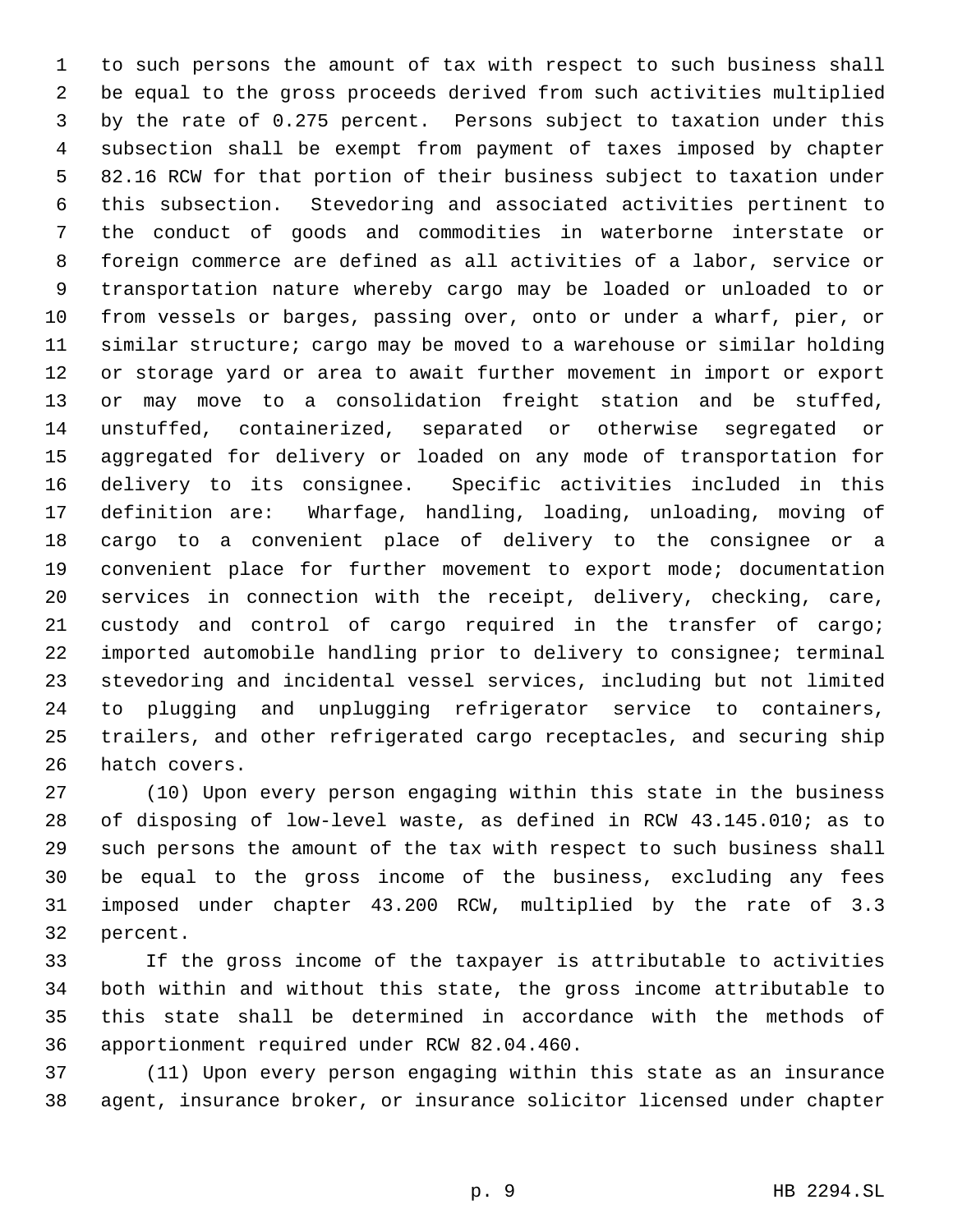48.17 RCW; as to such persons, the amount of the tax with respect to such licensed activities shall be equal to the gross income of such business multiplied by the rate of 0.484 percent.

 (12) Upon every person engaging within this state in business as a hospital, as defined in chapter 70.41 RCW, that is operated as a nonprofit corporation or by the state or any of its political subdivisions, as to such persons, the amount of tax with respect to such activities shall be equal to the gross income of the business multiplied by the rate of 0.75 percent through June 30, 1995, and 1.5 percent thereafter. The moneys collected under this subsection shall be deposited in the health services account created under RCW 43.72.900.

 (13)(a) Beginning October 1, 2005, upon every person engaging within this state in the business of manufacturing commercial 15 airplanes, or components of such airplanes, as to such persons the 16 amount of tax with respect to such business shall, in the case of 17 manufacturers, be equal to the value of the product manufactured, or in the case of processors for hire, be equal to the gross income of the business, multiplied by the rate of:

 (i) 0.4235 percent from October 1, 2005, through the later of June 30, 2007, or the day preceding the date final assembly of a superefficient airplane begins in Washington state, as determined under section 17 of this act; and

 (ii) 0.2904 percent beginning on the later of July 1, 2007, or the date final assembly of a superefficient airplane begins in Washington state, as determined under section 17 of this act.

 (b) Beginning October 1, 2005, upon every person engaging within 28 this state in the business of making sales, at retail or wholesale, of commercial airplanes, or components of such airplanes, manufactured by 30 that person, as to such persons the amount of tax with respect to such business shall be equal to the gross proceeds of sales of the airplanes or components multiplied by the rate of:

 (i) 0.4235 percent from October 1, 2005, through the later of June 30, 2007, or the day preceding the date final assembly of a superefficient airplane begins in Washington state, as determined under section 17 of this act; and

(ii) 0.2904 percent beginning on the later of July 1, 2007, or the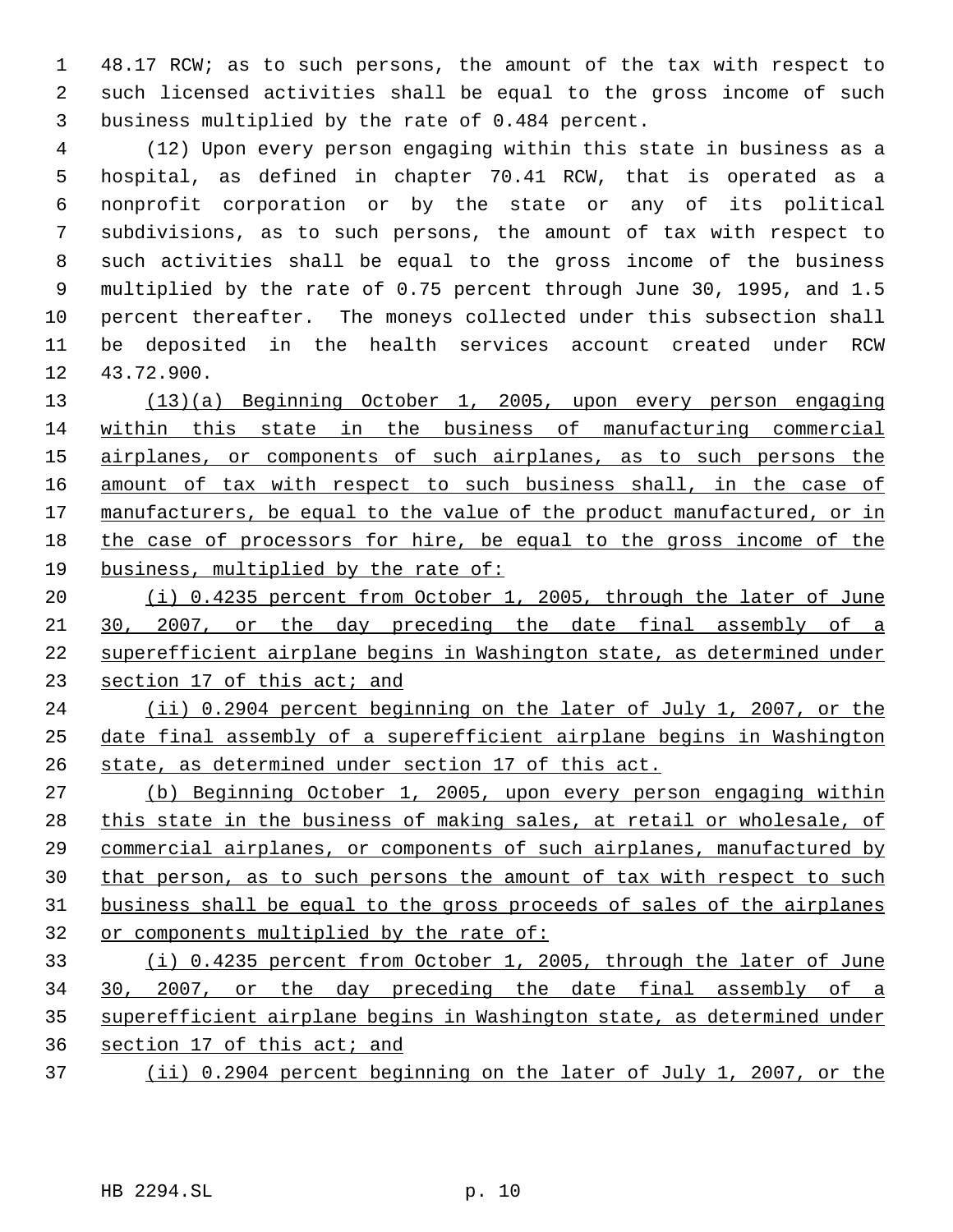date final assembly of a superefficient airplane begins in Washington state, as determined under section 17 of this act.

 (c) For the purposes of this subsection (13), "commercial airplane," "component," and "final assembly of a superefficient airplane" have the meanings given in section 17 of this act.

 (d) In addition to all other requirements under this title, a person eligible for the tax rate under this subsection (13) must report as required under section 16 of this act.

 (e) This subsection (13) does not apply after the earlier of: July 10 1, 2024; or December 31, 2007, if assembly of a superefficient airplane does not begin by December 31, 2007, as determined under section 17 of this act.

 **Sec. 5.** RCW 82.04.270 and 2001 1st sp.s. c 9 s 3 are each amended to read as follows:

 Upon every person except persons taxable under RCW 82.04.260 (5) or (13), 82.04.298, or 82.04.272 engaging within this state in the business of making sales at wholesale; as to such persons the amount of tax with respect to such business shall be equal to the gross proceeds of sales of such business multiplied by the rate of 0.484 percent.

 **Sec. 6.** RCW 82.04.440 and 1998 c 312 s 9 are each amended to read as follows:

 (1) Every person engaged in activities which are within the purview of the provisions of two or more of sections RCW 82.04.230 to 82.04.290, inclusive, shall be taxable under each paragraph applicable to the activities engaged in.

 (2) Persons taxable under RCW 82.04.250, 82.04.270, or 82.04.260 (4) or (13) with respect to selling products in this state shall be allowed a credit against those taxes for any (a) manufacturing taxes paid with respect to the manufacturing of products so sold in this state, and/or (b) extracting taxes paid with respect to the extracting of products so sold in this state or ingredients of products so sold in this state. Extracting taxes taken as credit under subsection (3) of this section may also be taken under this subsection, if otherwise allowable under this subsection. The amount of the credit shall not exceed the tax liability arising under this chapter with respect to the sale of those products.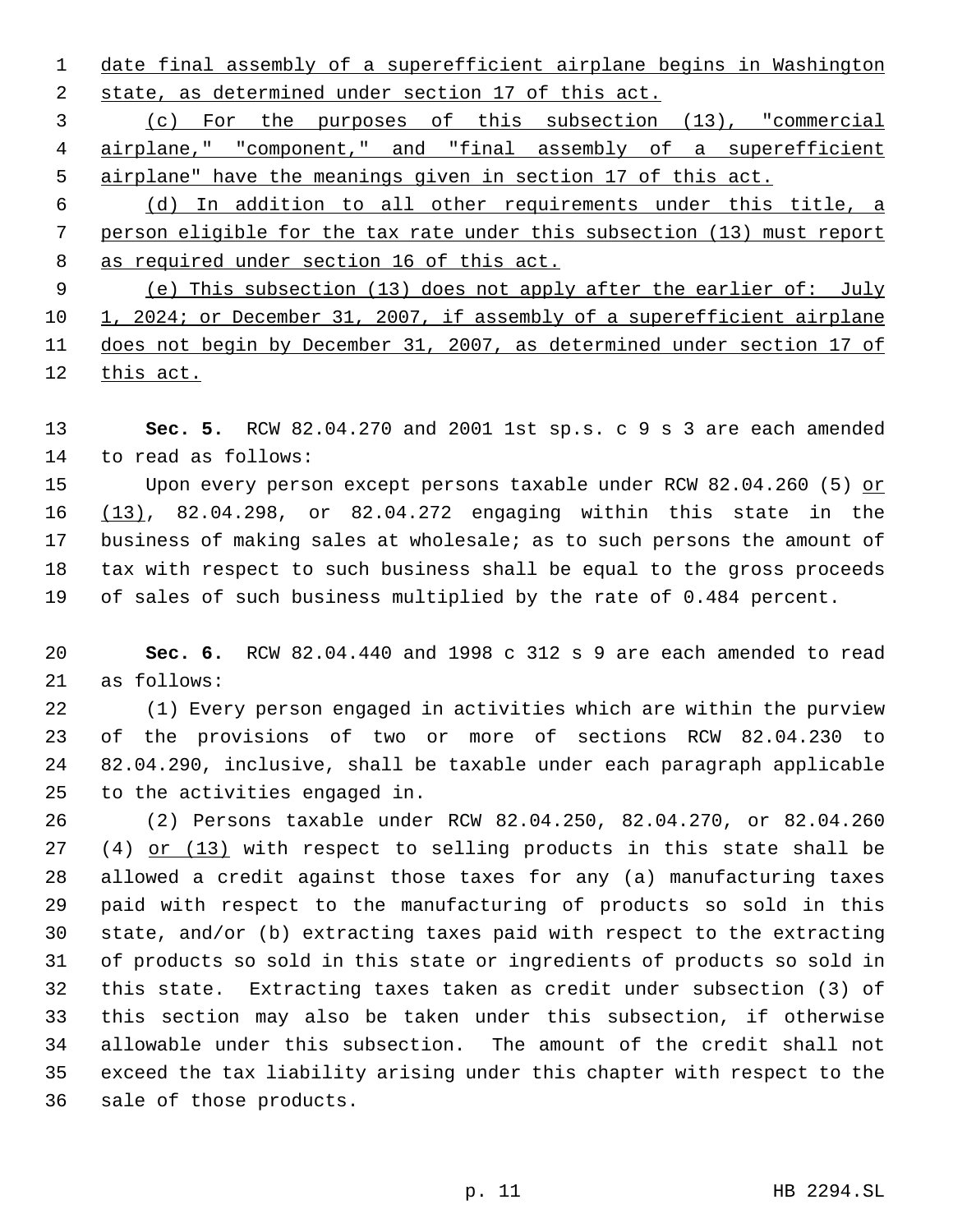(3) Persons taxable under RCW 82.04.240 or 82.04.260(1)(b) shall be allowed a credit against those taxes for any extracting taxes paid with respect to extracting the ingredients of the products so manufactured in this state. The amount of the credit shall not exceed the tax liability arising under this chapter with respect to the manufacturing of those products.

 (4) Persons taxable under RCW 82.04.230, 82.04.240, or 82.04.260 8 (1), (2), (4),  $((\theta \hat{r}))$  (6), or (13) with respect to extracting or manufacturing products in this state shall be allowed a credit against those taxes for any (i) gross receipts taxes paid to another state with respect to the sales of the products so extracted or manufactured in this state, (ii) manufacturing taxes paid with respect to the manufacturing of products using ingredients so extracted in this state, or (iii) manufacturing taxes paid with respect to manufacturing activities completed in another state for products so manufactured in this state. The amount of the credit shall not exceed the tax liability arising under this chapter with respect to the extraction or manufacturing of those products.

(5) For the purpose of this section:

(a) "Gross receipts tax" means a tax:

 (i) Which is imposed on or measured by the gross volume of business, in terms of gross receipts or in other terms, and in the determination of which the deductions allowed would not constitute the 24 tax an income tax or value added tax; and

 (ii) Which is also not, pursuant to law or custom, separately stated from the sales price.

 (b) "State" means (i) the state of Washington, (ii) a state of the United States other than Washington, or any political subdivision of such other state, (iii) the District of Columbia, and (iv) any foreign country or political subdivision thereof.

 (c) "Manufacturing tax" means a gross receipts tax imposed on the act or privilege of engaging in business as a manufacturer, and includes (i) the taxes imposed in RCW 82.04.240 and 82.04.260 (1), (2), ((and)) (4), and (13), and (ii) similar gross receipts taxes paid to other states.

 (d) "Extracting tax" means a gross receipts tax imposed on the act or privilege of engaging in business as an extractor, and includes the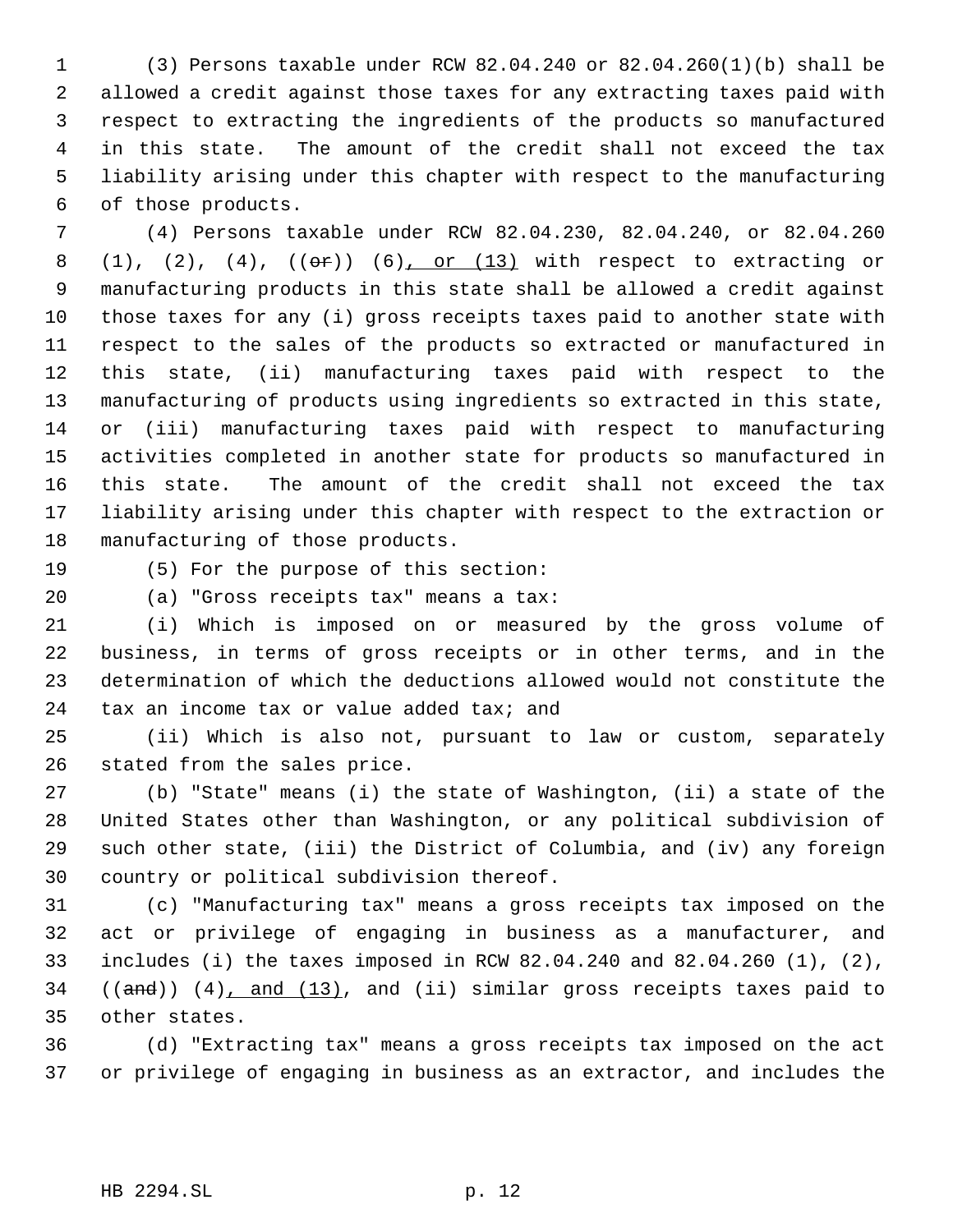tax imposed in RCW 82.04.230 and similar gross receipts taxes paid to other states.

 (e) "Business", "manufacturer", "extractor", and other terms used in this section have the meanings given in RCW 82.04.020 through 82.04.212, notwithstanding the use of those terms in the context of describing taxes imposed by other states.

 NEW SECTION. **Sec. 7.** A new section is added to chapter 82.04 RCW to read as follows:

 (1)(a) In computing the tax imposed under this chapter, a credit is allowed for each person for preproduction development spending occurring after the effective date of this act.

 (b) Before July 1, 2005, any credits earned under this section must be accrued and carried forward and may not be used until July 1, 2005. These carryover credits may be used at any time thereafter, and may be carried over until used. Refunds may not be granted in the place of a credit.

 (2) The credit is equal to the amount of qualified preproduction development expenditures of a person, multiplied by the rate of 1.5 percent.

 (3) Except as provided in subsection (1)(b) of this section the credit shall be taken against taxes due for the same calendar year in which the qualified preproduction development expenditures are incurred. Credit earned on or after July 1, 2005, may not be carried over. The credit for each calendar year shall not exceed the amount of tax otherwise due under this chapter for the calendar year. Refunds may not be granted in the place of a credit.

 (4) Any person claiming the credit shall file an affidavit form prescribed by the department that shall include the amount of the credit claimed, an estimate of the anticipated preproduction development expenditures during the calendar year for which the credit is claimed, an estimate of the taxable amount during the calendar year for which the credit is claimed, and such additional information as the department may prescribe.

 (5) The definitions in this subsection apply throughout this section.

 (a) "Aeronautics" means the study of flight and the science of building and operating commercial aircraft.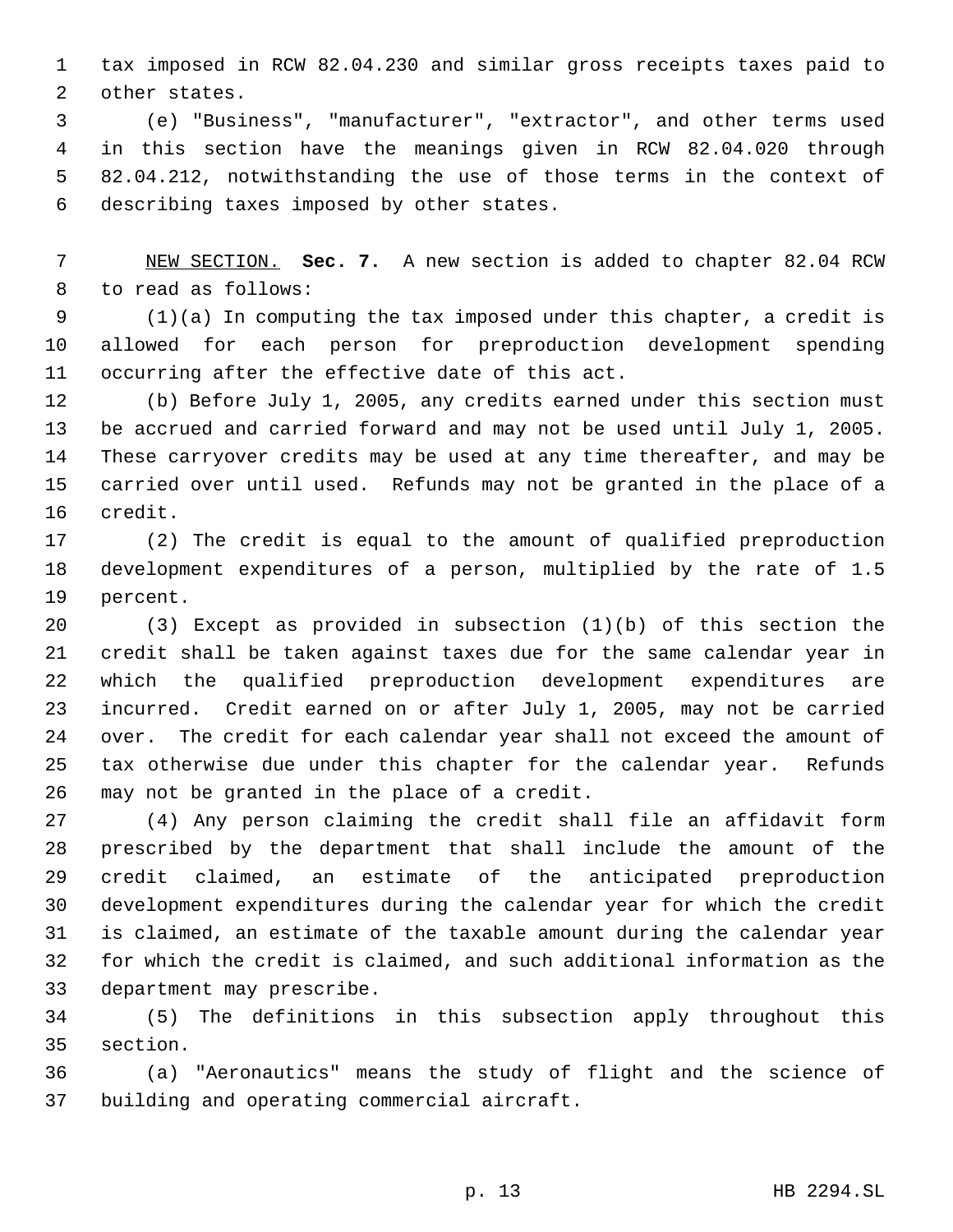(b) "Person" means a person as defined in RCW 82.04.030, who is a manufacturer or processor for hire of commercial airplanes, or components of such airplanes, as those terms are defined in section 17 of this act.

 (c) "Preproduction development" means research, design, and engineering activities performed in relation to the development of a product, product line, model, or model derivative, including prototype development, testing, and certification. The term includes the discovery of technological information, the translating of technological information into new or improved products, processes, techniques, formulas, or inventions, and the adaptation of existing products and models into new products or new models, or derivatives of products or models. The term does not include manufacturing activities or other production-oriented activities, however the term does include tool design and engineering design for the manufacturing process. The term does not include surveys and studies, social science and humanities research, market research or testing, quality control, sale promotion and service, computer software developed for internal use, and research in areas such as improved style, taste, and seasonal design.

 (d) "Preproduction development spending" means qualified preproduction development expenditures plus eighty percent of amounts paid to a person other than a public educational or research institution to conduct qualified preproduction development.

 (e) "Qualified preproduction development" means preproduction development performed within this state in the field of aeronautics.

 (f) "Qualified preproduction development expenditures" means operating expenses, including wages, compensation of a proprietor or a partner in a partnership as determined by the department, benefits, supplies, and computer expenses, directly incurred in qualified preproduction development by a person claiming the credit provided in this section. The term does not include amounts paid to a person other than a public educational or research institution to conduct qualified preproduction development. The term does not include capital costs and overhead, such as expenses for land, structures, or depreciable property.

(g) "Taxable amount" means the taxable amount subject to the tax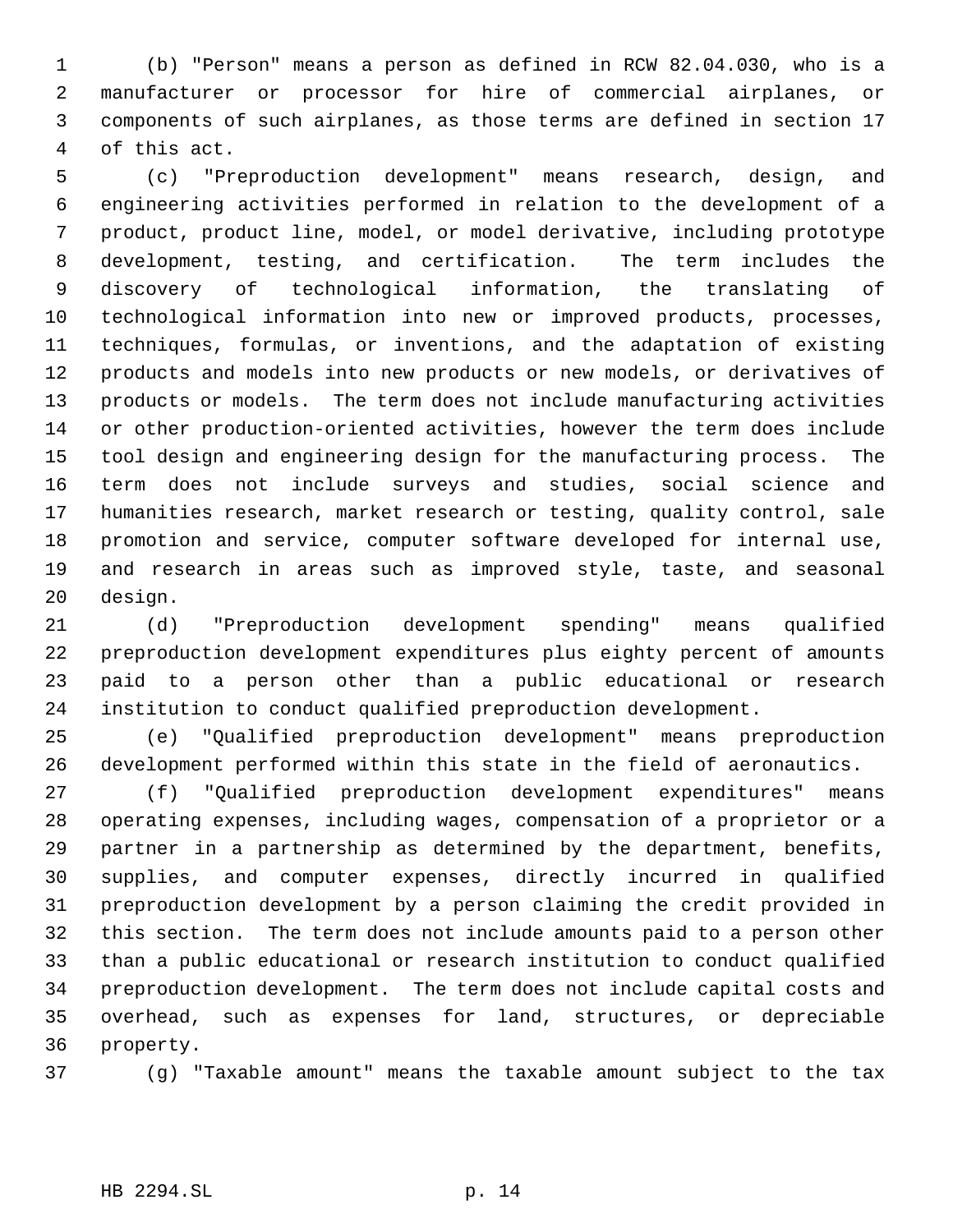imposed in this chapter required to be reported on the person's tax returns during the year in which the credit is claimed, less any taxable amount for which a credit is allowed under RCW 82.04.440.

 (6) In addition to all other requirements under this title, a person taking the credit under this section must report as required under section 16 of this act.

 (7) Credit may not be claimed for expenditures for which a credit is claimed under RCW 82.04.4452.

(8) This section expires July 1, 2024.

 NEW SECTION. **Sec. 8.** A new section is added to chapter 82.04 RCW to read as follows:

 (1) In computing the tax imposed under this chapter, a credit is allowed for the investment related to design and preproduction development computer software and hardware acquired between July 1, 1995, and the effective date of this act, and used by an eligible person primarily for the digital design and development of commercial airplanes. The credit shall be equal to the purchase price of such property, multiplied by 8.44 percent. Credit taken in any one calendar year may not exceed ten million dollars, and total lifetime credit taken under this section by any one person may not exceed twenty million dollars. Credit may be carried over until used.

 (2) The definitions in this subsection apply throughout this section.

 (a) "Commercial airplane" has the meaning given in section 17 of this act.

 (b) "Design and preproduction development computer software and hardware" means computer-aided three-dimensional interactive applications and other solid modeling computer technology that allow for electronic design and testing during product development.

 (c) "Eligible person" means a person as defined in RCW 82.04.030, who is a manufacturer of commercial airplanes.

 (3) An application must be made to the department before taking the credit under this section. The application shall be made to the department in a form and manner prescribed by the department. The application shall contain information regarding the uses of the computer software and hardware, purchase price, dates of acquisition, and other information required by the department. The department shall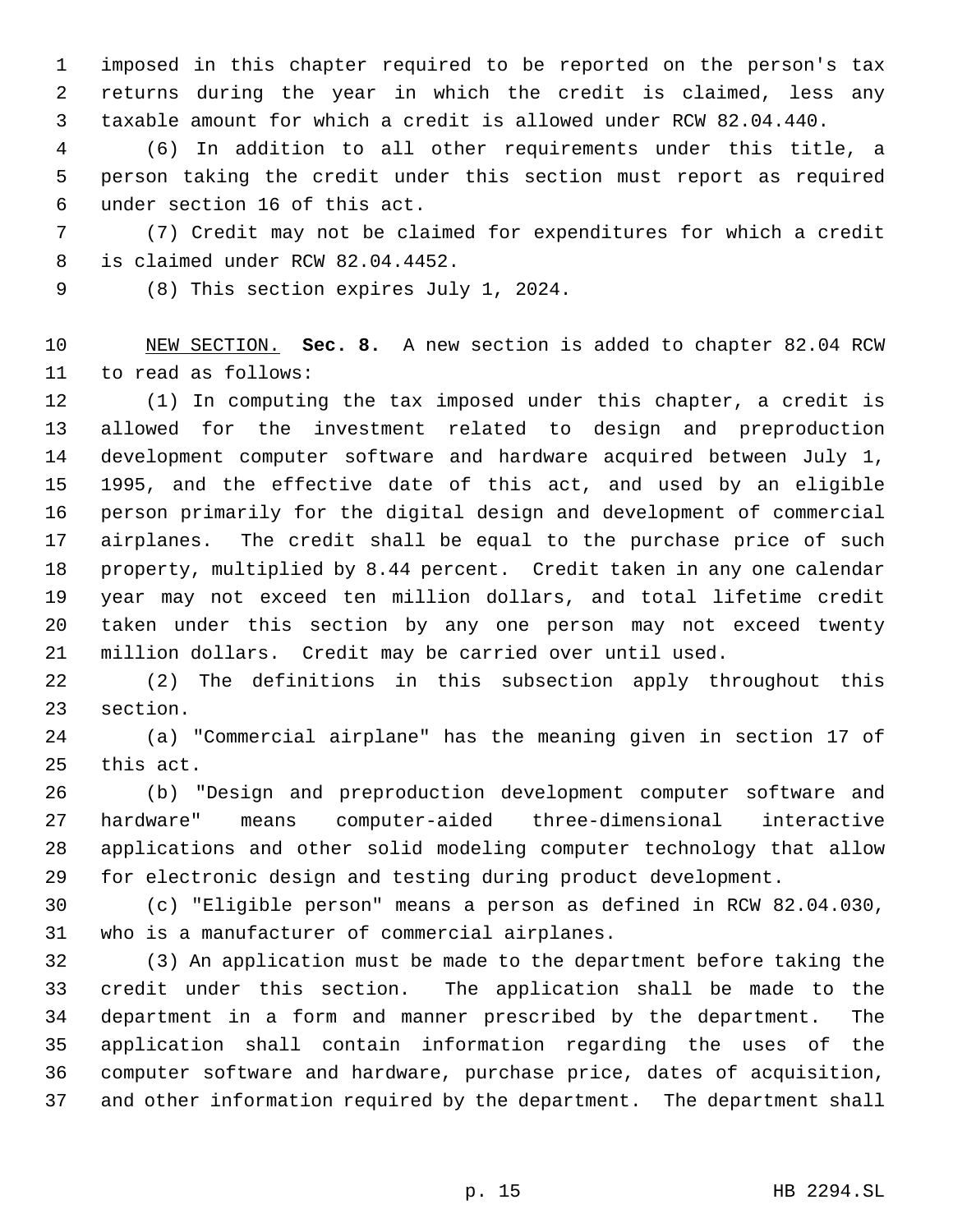rule on the application within sixty days. All applications must be received by the department within one year of the effective date of this act.

(4) This section expires July 1, 2024.

 NEW SECTION. **Sec. 9.** A new section is added to chapter 82.08 RCW to read as follows:

 (1) The tax levied by RCW 82.08.020 shall not apply to sales of computer hardware, computer peripherals, or software, not otherwise eligible for exemption under RCW 82.08.02565, to a manufacturer or processor for hire of commercial airplanes or components of such airplanes, used primarily in the development, design, and engineering of such products, or to sales of or charges made for labor and services rendered in respect to installing the computer hardware, computer peripherals, or software. The exemption is available only when the buyer provides the seller with an exemption certificate in a form and manner prescribed by the department. The seller shall retain a copy of the certificate for the seller's files.

 (2) As used in this section, "commercial airplane" and "component" have the meanings given in section 17 of this act. "Peripherals" includes keyboards, monitors, mouse devices, and other accessories that operate outside of the computer, excluding cables, conduit, wiring, and other similar property.

(3) This section expires July 1, 2024.

 NEW SECTION. **Sec. 10.** A new section is added to chapter 82.12 RCW to read as follows:

 (1) The provisions of this chapter shall not apply in respect to the use of computer hardware, computer peripherals, or software, not otherwise eligible for exemption under RCW 82.12.02565, by a manufacturer or processor for hire of commercial airplanes or components of such airplanes, used primarily in the development, design, and engineering of such products, or to the use of labor and services rendered in respect to installing the computer hardware, computer peripherals, or software.

 (2) As used in this section, "commercial airplane" and "component" have the meanings given in section 17 of this act. "Peripherals"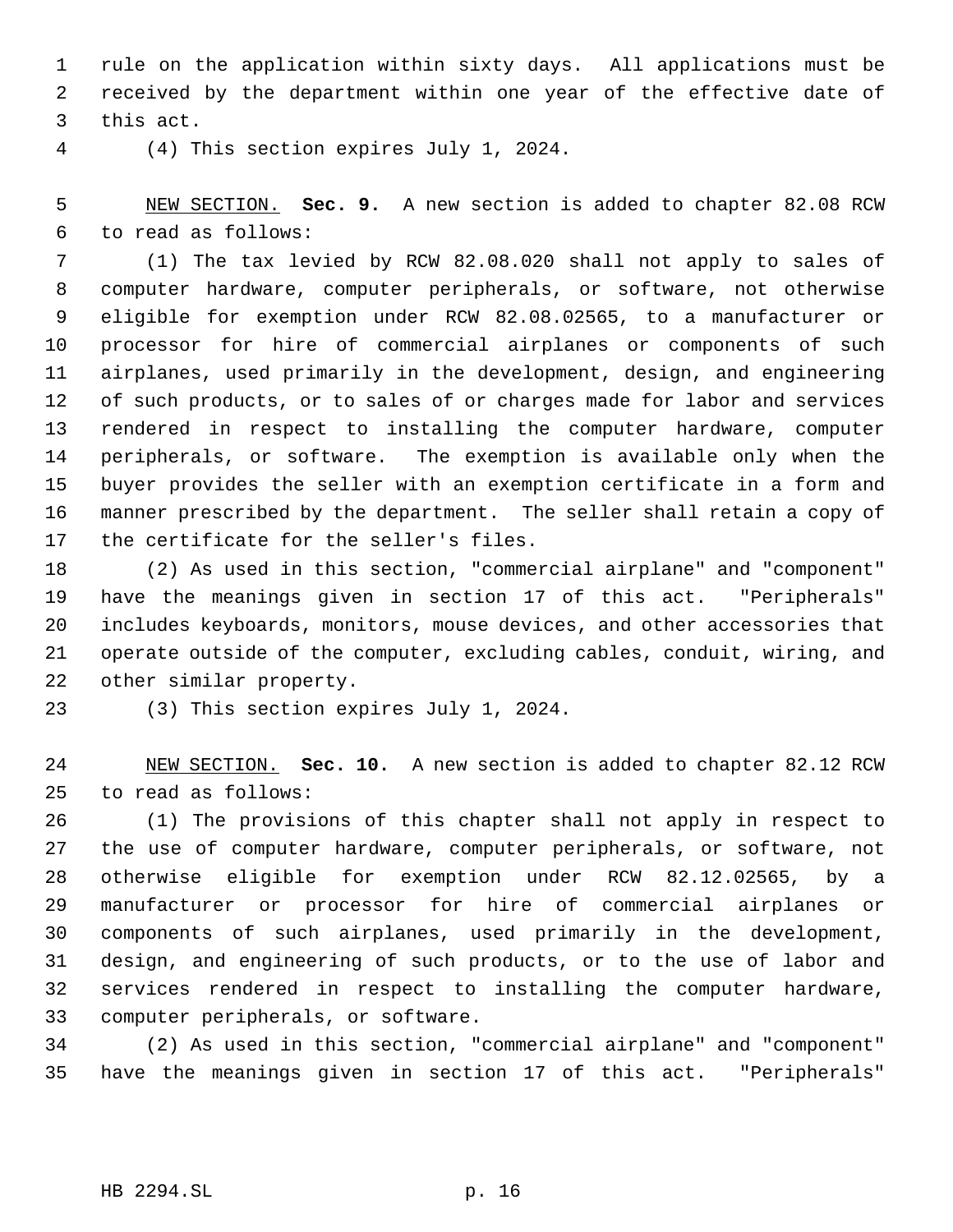includes keyboards, monitors, mouse devices, and other accessories that operate outside of the computer, excluding cables, conduit, wiring, and other similar property.

(3) This section expires July 1, 2024.

 NEW SECTION. **Sec. 11.** A new section is added to chapter 82.08 RCW to read as follows:

 (1) The tax levied by RCW 82.08.020 shall not apply to charges made for labor and services rendered in respect to the constructing of new buildings by a manufacturer engaged in the manufacturing of superefficient airplanes or by a port district, to be leased to a manufacturer engaged in the manufacturing of superefficient airplanes, to sales of tangible personal property that will be incorporated as an ingredient or component of such buildings during the course of the constructing, or to labor and services rendered in respect to installing, during the course of constructing, building fixtures not otherwise eligible for the exemption under RCW 82.08.02565(2)(b). The exemption is available only when the buyer provides the seller with an exemption certificate in a form and manner prescribed by the department. The seller shall retain a copy of the certificate for the seller's files.

 (2) No application is necessary for the tax exemption in this section, however in order to qualify under this section before starting construction the port district must have entered into an agreement with the manufacturer to build such a facility. A person taking the exemption under this section is subject to all the requirements of chapter 82.32 RCW. In addition, the person must report as required under section 16 of this act.

 (3) The exemption in this section applies to buildings, or parts of buildings, that are used exclusively in the manufacturing of superefficient airplanes, including buildings used for the storage of raw materials and finished product.

 (4) For the purposes of this section, "superefficient airplane" has the meaning given in section 17 of this act.

(5) This section expires July 1, 2024.

 NEW SECTION. **Sec. 12.** A new section is added to chapter 82.12 RCW to read as follows: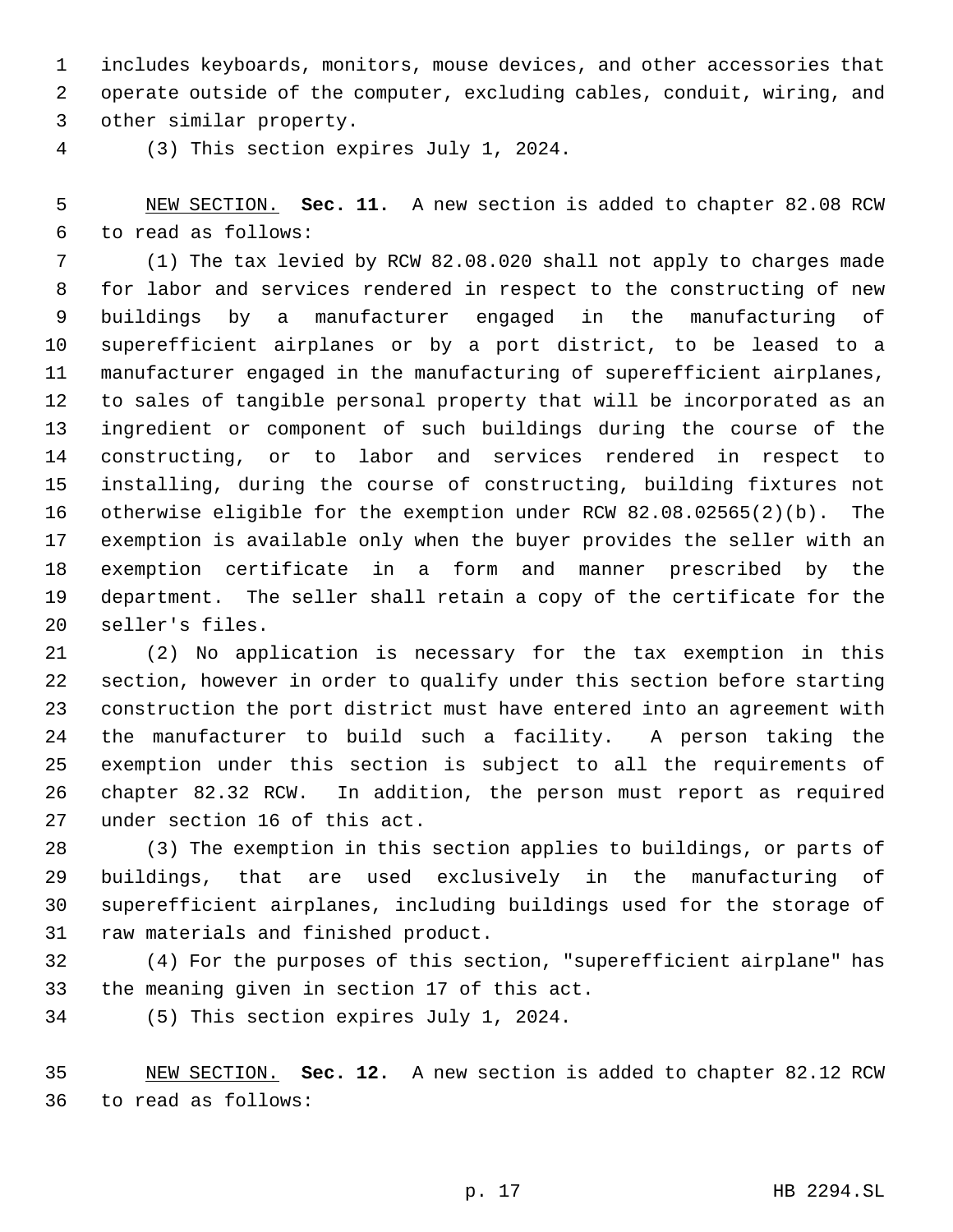(1) The provisions of this chapter do not apply with respect to the use of tangible personal property that will be incorporated as an ingredient or component of new buildings by a manufacturer engaged in the manufacturing of superefficient airplanes or owned by a port district and to be leased to a manufacturer engaged in the manufacturing of superefficient airplanes, during the course of constructing such buildings, or to labor and services rendered in respect to installing, during the course of constructing, building fixtures not otherwise eligible for the exemption under RCW 82.08.02565(2)(b).

 (2) The eligibility requirements, conditions, and definitions in section 11 of this act apply to this section.

(3) This section expires July 1, 2024.

 NEW SECTION. **Sec. 13.** A new section is added to chapter 82.29A RCW to read as follows:

 (1) All leasehold interests in port district facilities exempt from tax under section 11 or 12 of this act and used by a manufacturer engaged in the manufacturing of superefficient airplanes, as defined in section 17 of this act, are exempt from tax under this chapter. A person taking the credit under section 15 of this act is not eligible for the exemption under this section.

 (2) In addition to all other requirements under this title, a person taking the exemption under this section must report as required under section 16 of this act.

(3) This section expires July 1, 2024.

 NEW SECTION. **Sec. 14.** A new section is added to chapter 84.36 RCW to read as follows:

 (1) Effective January 1, 2005, all buildings, machinery, equipment, and other personal property of a lessee of a port district eligible under sections 11 and 12 of this act, used exclusively in manufacturing superefficient airplanes, are exempt from property taxation. A person taking the credit under section 15 of this act is not eligible for the exemption under this section. For the purposes of this section, "superefficient airplane" and "component" have the meanings given in section 17 of this act.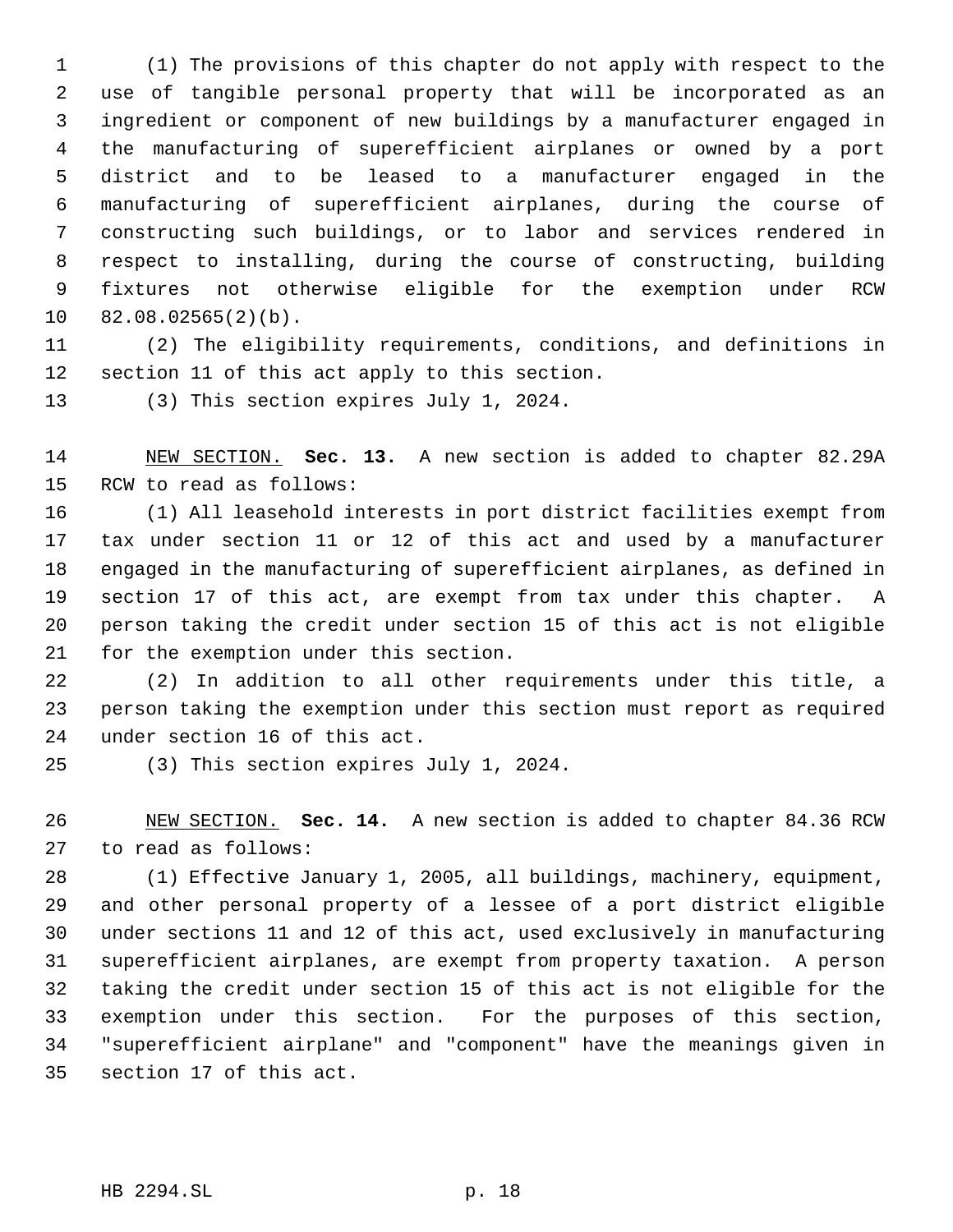(2) In addition to all other requirements under this title, a person taking the exemption under this section must report as required under section 16 of this act.

 (3) Claims for exemption authorized by this section shall be filed with the county assessor on forms prescribed by the department and furnished by the assessor. The assessor shall verify and approve claims as the assessor determines to be justified and in accordance with this section. No claims may be filed after December 31, 2023. The department may adopt rules, under the provisions of chapter 34.05 RCW, as necessary to properly administer this section.

 (4) This section applies to taxes levied for collection in 2006 and thereafter.

(5) This section expires July 1, 2024.

 NEW SECTION. **Sec. 15.** A new section is added to chapter 82.04 RCW to read as follows:

 (1) In computing the tax imposed under this chapter, a credit is allowed for property taxes paid during the calendar year.

(2) The credit is equal to:

 (a)(i) Property taxes paid on new buildings, and land upon which this property is located, built after the effective date of this act, and used in manufacturing commercial airplanes or components of such airplanes; or

 (ii) Property taxes attributable to an increase in assessed value due to the renovation or expansion, after the effective date of this act, of a building used in manufacturing commercial airplanes or 26 components of such airplanes; and

 (b) Property taxes paid on machinery and equipment exempt under RCW 82.08.02565 or 82.12.02565 used in manufacturing commercial airplanes or components of such airplanes and acquired after the effective date of this act.

 (3) For the purposes of this section, "commercial passenger airplane" and "component" have the meanings given in section 17 of this act.

 (4) A person taking the credit under this section is subject to all the requirements of chapter 82.32 RCW. In addition, the person must report as required under section 16 of this act. A credit earned during one calendar year may be carried over to be credited against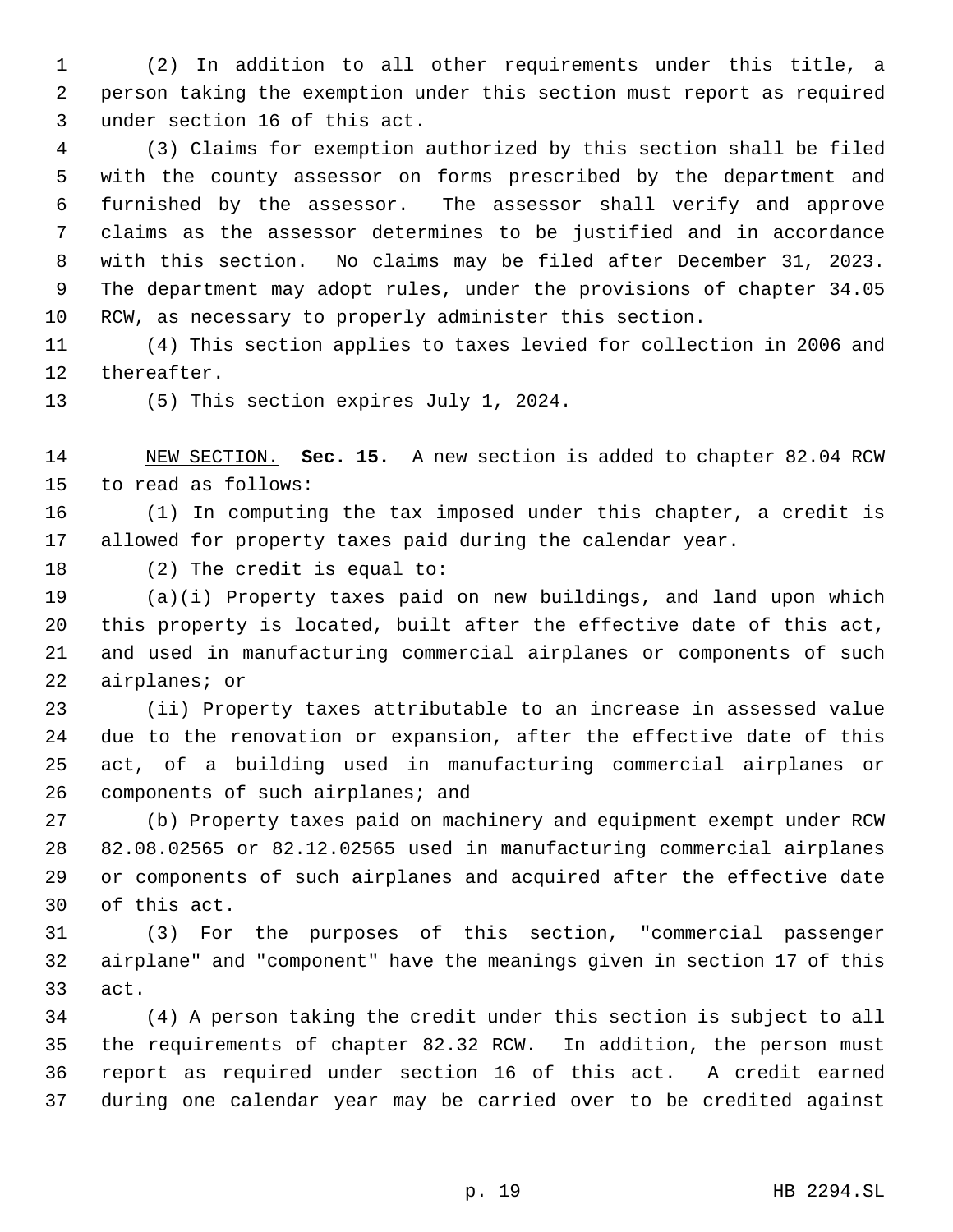taxes incurred in a subsequent calendar year, but may not be carried over a second year. No refunds may be granted for credits under this section.

 (5) In addition to all other requirements under this title, a person taking the credit under this section must report as required under section 16 of this act.

(6) This section expires July 1, 2024.

 NEW SECTION. **Sec. 16.** A new section is added to chapter 82.32 RCW to read as follows:

 (1) The legislature finds that accountability and effectiveness are important aspects of setting tax policy. In order to make policy choices regarding the best use of limited state resources the legislature needs information on how a tax incentive is used.

 (2)(a) A person who reports taxes under RCW 82.04.260(13) or who claims an exemption or credit under sections 7 and 11 through 15 of this act shall make an annual report to the department detailing employment, wages, and employer-provided health and retirement benefits per job at the manufacturing site. The report shall not include names of employees. The report shall also detail employment by the total number of full-time, part-time, and temporary positions. The first report filed under this subsection shall include employment, wage, and benefit information for the twelve-month period immediately before first use of a preferential tax rate under RCW 82.04.260(13), or tax exemption or credit under sections 7 and 11 through 15 of this act. The report is due by March 31st following any year in which a preferential tax rate under RCW 82.04.260(13) is used, or tax exemption or credit under sections 7 and 11 through 15 of this act is taken. This information is not subject to the confidentiality provisions of RCW 82.32.330 and may be disclosed to the public upon request.

 (b) If a person fails to submit an annual report under (a) of this subsection by the due date of the report, the department shall declare the amount of taxes exempted or credited, or reduced in the case of the preferential business and occupation tax rate, for that year to be immediately due and payable. Excise taxes payable under this subsection are subject to interest but not penalties, as provided under this chapter. This information is not subject to the confidentiality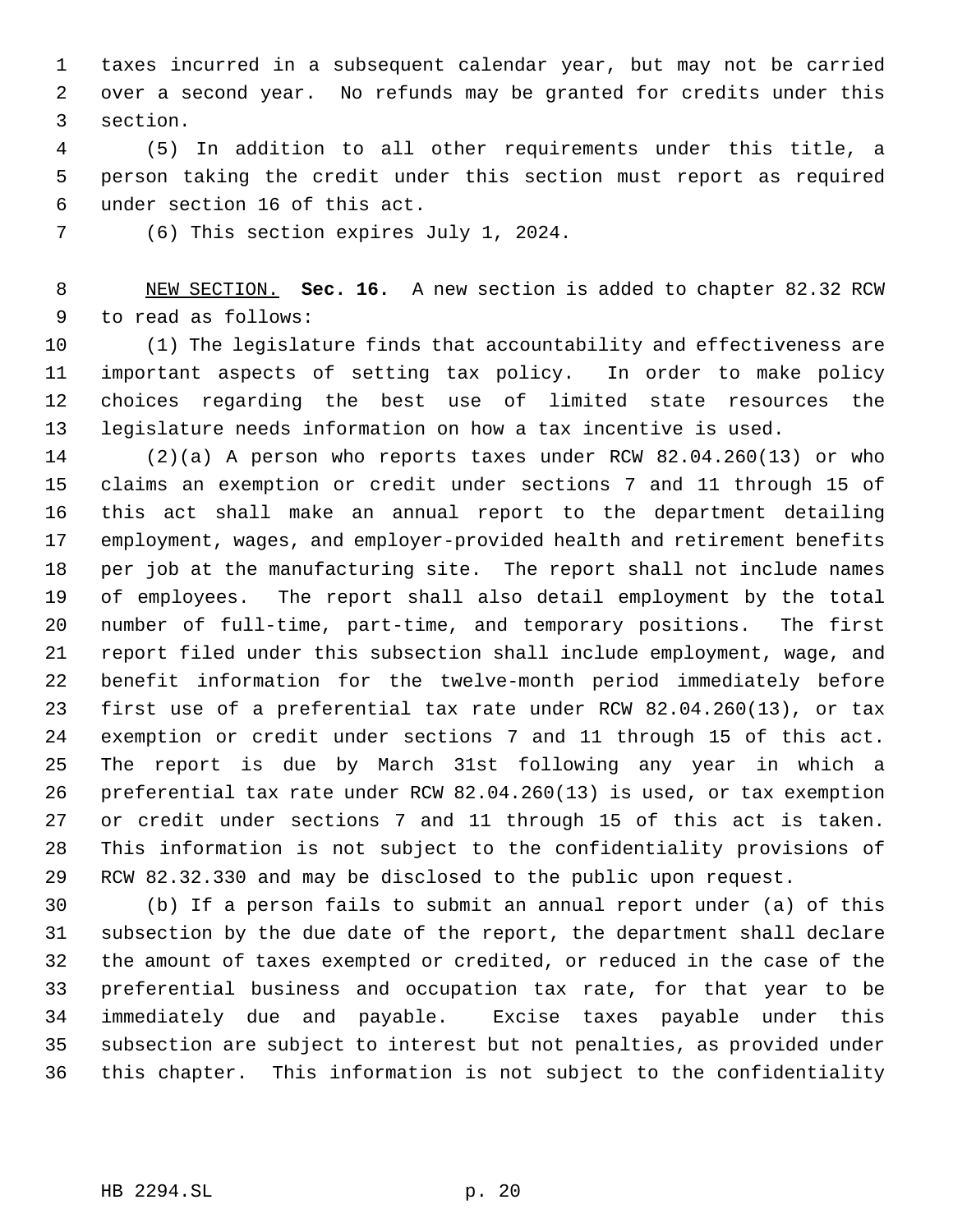provisions of RCW 82.32.330 and may be disclosed to the public upon request.

 (3) By November 1, 2010, and by November 1, 2023, the fiscal committees of the house of representatives and the senate, in consultation with the department, shall report to the legislature on the effectiveness of chapter . . ., Laws of 2003 1st sp. sess. (this act) in regard to keeping Washington competitive. The report shall measure the effect of chapter . . ., Laws of 2003 1st sp. sess. (this act) on job retention, net jobs created for Washington residents, company growth, diversification of the state's economy, cluster dynamics, and other factors as the committees select. The reports shall include a discussion of principles to apply in evaluating whether the legislature should reenact any or all of the tax preferences in 14 chapter . . ., Laws of 2003 1st sp. sess. (this act).

 NEW SECTION. **Sec. 17.** A new section is added to chapter 82.32 RCW to read as follows:

 (1)(a) Chapter . . ., Laws of 2003 1st sp. sess. (this act) takes effect on the first day of the month in which the governor and a manufacturer of commercial airplanes sign a memorandum of agreement regarding an affirmative final decision to site a significant commercial airplane final assembly facility in Washington state. The 22 department shall provide notice of the effective date of chapter . . ., Laws of 2003 1st sp. sess. (this act) to affected taxpayers, the legislature, and others as deemed appropriate by the department.

 (b) Chapter . . ., Laws of 2003 1st sp. sess. (this act) is contingent upon the siting of a significant commercial airplane final assembly facility in the state of Washington. If a memorandum of agreement under subsection (1) of this section is not signed by June 30, 2005, chapter . . ., Laws of 2003 1st sp. sess. (this act) is null and void.

 (c)(i) The department shall make a determination regarding the date final assembly of a superefficient airplane begins in Washington state. The rates in RCW 82.04.260(13)(a)(ii) and (b)(ii) take effect the first day of the month such assembly begins, or July 1, 2007, whichever is later. The department shall provide notice of the effective date of such rates to affected taxpayers, the legislature, and others as deemed appropriate by the department.